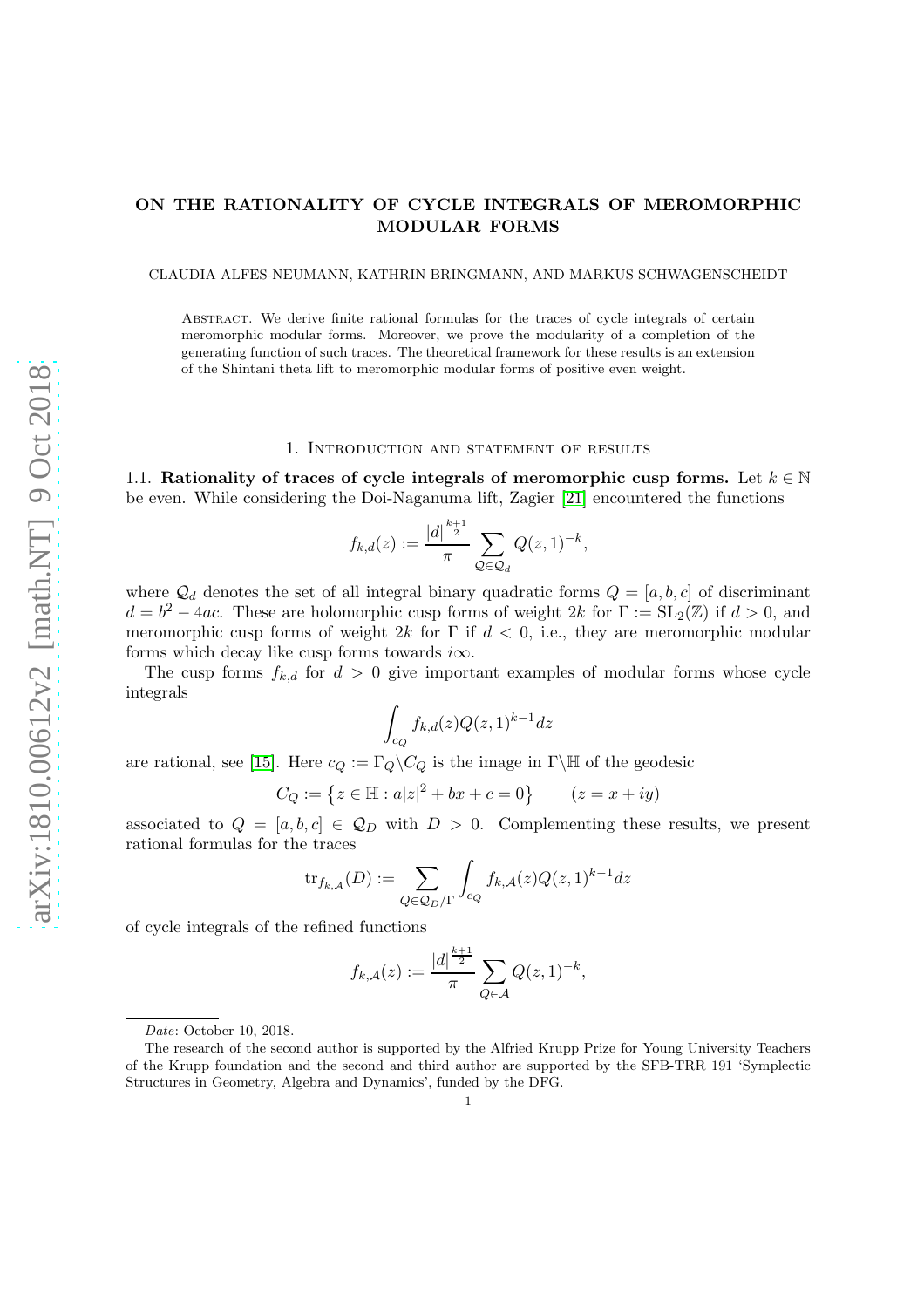where  $A \in \mathcal{Q}_d/\Gamma$  is a fixed equivalence class of quadratic forms of discriminant  $d < 0$ . The poles of  $f_{k,A}$  lie at the CM points  $z_Q \in \mathbb{H}$  for  $Q \in \mathcal{A}$ , which are characterized by  $Q(z_Q, 1) = 0$ . We assume that they do not lie on any of the geodesics  $C_Q$  for  $Q \in \mathcal{Q}_D$ . Let  $z_{\mathcal{A}} := x_{\mathcal{A}} + iy_{\mathcal{A}} \in \Gamma \backslash \mathbb{H}$  denote the equivalence class of a CM point  $z_Q$  for  $Q \in \mathcal{A}$ . We obtain the following rationality result for the traces of  $f_{k,\mathcal{A}}$ .

<span id="page-1-1"></span>**Theorem 1.1.** Let F be a weakly holomorphic modular form of weight  $\frac{3}{2} - k$  for  $\Gamma_0(4)$ satisfying the Kohnen plus space condition. Suppose that the Fourier coefficients  $a_F(-D)$ vanish for all  $D > 0$  which are squares and that  $a_F(-D)$  is rational for  $D > 0$ . Moreover, assume that  $z_A$  does not lie on any of the geodesics  $C_Q$  for  $Q \in \mathcal{Q}_D$  for any  $D > 0$  for which  $a_F(-D) \neq 0$ . Then the linear combinations

$$
\sum_{D>0} a_F(-D) \operatorname{tr}_{f_{k,A}}(D)
$$

are rational.

We compute some numerical values of the above traces in Example [1.4](#page-1-0) below. Theorem [1.1](#page-1-1) follows from the following explicit formulas for the traces.

<span id="page-1-2"></span>Theorem 1.2. Assume the hypotheses of Theorem [1.1.](#page-1-1) Then we have the formula

$$
\sum_{D>0} a_F(-D) \operatorname{tr}_{f_{k,A}}(D) = \frac{\sqrt{|d|}}{|\overline{\Gamma}_{z_A}|}\sum_{D>0} a_F(-D) \left( \frac{c_k(D)}{y_A^{k-1}} + 4\left(i\sqrt{D}\right)^{k-1}\sum_{\substack{Q=[a,b,c]\in\mathcal{Q}_D \\ Q_{z_A>0>a}}} P_{k-1}\left(\frac{iQ_{z_A}}{\sqrt{D}}\right) \right),
$$

where  $P_{\ell}$  is the  $\ell$ -th Legendre polynomial,  $|\Gamma_{z_{\mathcal{A}}}|$  is the order of the stabilizer of  $z_{\mathcal{A}}$  in  $\Gamma :=$  $\Gamma/\{\pm 1\}$ , and

$$
Q_z := \frac{1}{y} \left( a|z|^2 + bx + c \right)
$$

for  $Q = [a, b, c]$ . The constant  $c_k(D)$  is given by

$$
c_k(D) := \frac{D^{k-\frac{1}{2}}\zeta(k)}{2^{k-3}(2k-1)\zeta(2k)}L_{D_0}(k)\sum_{m|f}\mu(m)\left(\frac{D_0}{m}\right)m^{-k}\sigma_{1-2k}\left(\frac{f}{m}\right). \tag{1.1}
$$

<span id="page-1-3"></span> $\overline{\phantom{0}}$ 

Here we write  $D = D_0 f^2$  with a fundamental discriminant  $D_0$ ,  $\mu$  is the Möbius function,  $\sigma_{\kappa}(n) := \sum_{d|n} d^{\kappa}$  is the  $\kappa$ -th divisor sum,  $\zeta$  is the Riemann zeta function,  $(\frac{D_0}{D_0})$  $\frac{20}{1}$  is the Kronecker symbol, and  $L_{D_0}(s)$  is the associated Dirichlet L-function.

**Remark 1.3.** For  $D > 0$  a non-square discriminant and  $Q = [a, b, c] \in Q_D$  the geodesic  $C_Q$  is a semi-circle centered at the real line. The condition  $Q_{z\mu} > 0 > a$  means that  $C_Q$  is oriented clockwise and that  $z_{\mathcal{A}}$  lies in the interior of the bounded component of  $\mathbb{H} \setminus C_Q$ . Since, for fixed non-square  $D > 0$ , every point  $z \in \mathbb{H}$  lies in the interior of the bounded component of  $\mathbb{H} \setminus C_Q$  for only finitely many  $Q \in \mathcal{Q}_D$ , the sum over  $Q \in \mathcal{Q}_D$  in Theorem [1.2](#page-1-2) is finite.

To illustrate Theorem [1.1](#page-1-1) and Theorem [1.2,](#page-1-2) we treat two examples in low weights.

<span id="page-1-0"></span>**Example 1.4.** We consider the cases  $k \in \{2, 4\}$ , since then the space  $S_{2k}$  of cusp forms of weight  $2k$  for  $\Gamma$  is trivial. By the Shimura correspondence, the space of cusp forms of weight  $k + \frac{1}{2}$  for  $\Gamma_0(4)$  in the Kohnen plus space is isomorphic to  $S_{2k}$ , and hence trivial as well. This implies that for every discriminant  $D > 0$  there exists a weakly holomorphic modular form F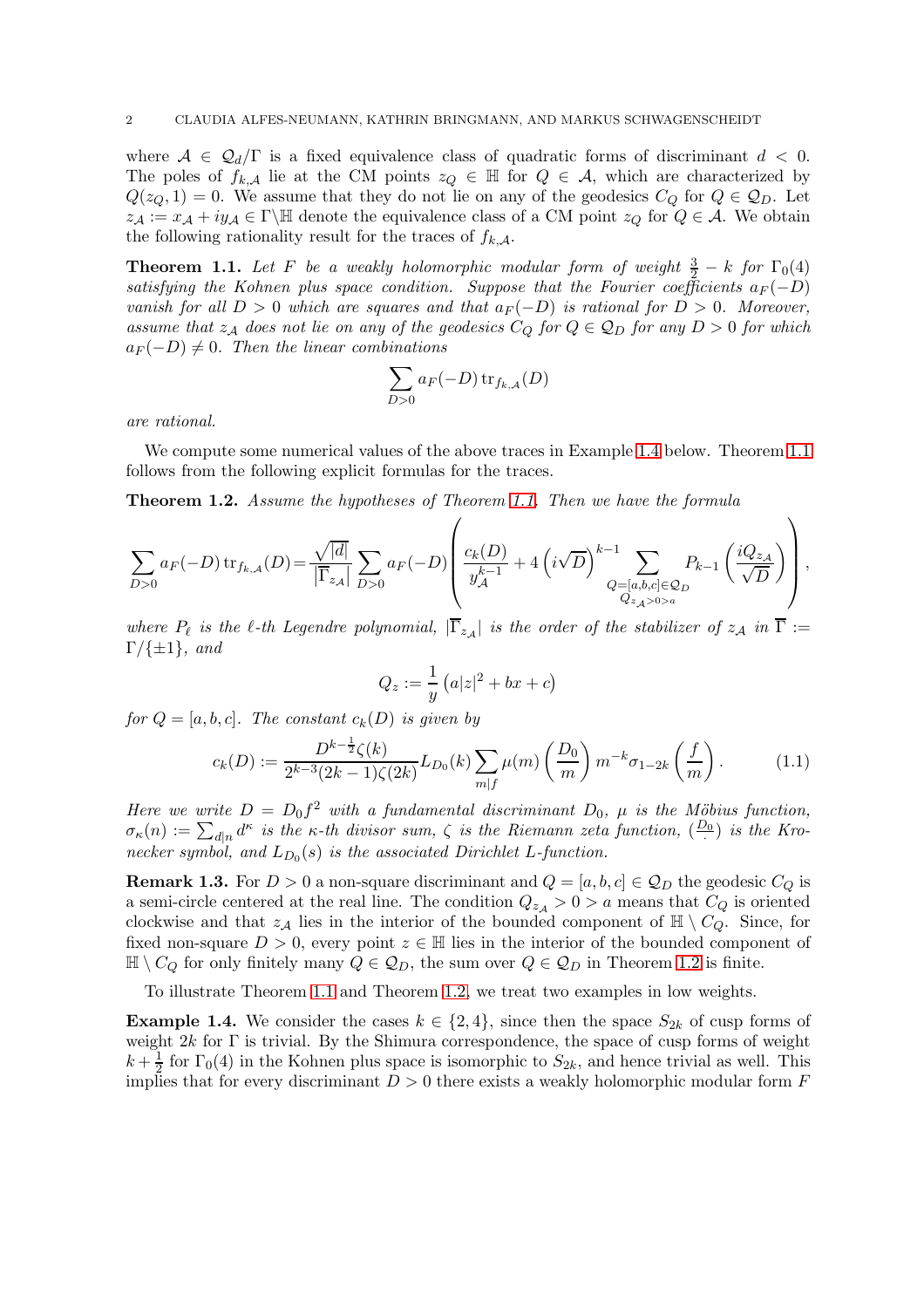of weight  $\frac{3}{2} - k$  for  $\Gamma_0(4)$  satisfying the Kohnen plus space condition such that  $a_F(-D) = 1$ and  $a_F(\ell) = 0$  for  $-D \neq \ell < 0$ . Suppose that  $D > 0$  is a non-square discriminant and that  $z_A$  does not lie on any of the geodesics  $C_Q$  for  $Q \in \mathcal{Q}_D$ . Using that  $P_1(x) = x$  and  $P_3(x) = \frac{5}{2}x^3 - \frac{3}{2}x$  we obtain the special cases

$$
\begin{split} \operatorname{tr}_{f_{2,A}}(D) &= \frac{\sqrt{|d|}}{\left|\overline{\Gamma}_{z_{\mathcal{A}}}\right|} \left(\frac{c_{2}(D)}{y_{\mathcal{A}}}-4\sum_{\substack{Q=[a,b,c]\in\mathcal{Q}_{D}\\ Q_{z_{\mathcal{A}}}>0>a}}Q_{z_{\mathcal{A}}}\right),\\ \operatorname{tr}_{f_{4,A}}(D) &= \frac{\sqrt{|d|}}{\left|\overline{\Gamma}_{z_{\mathcal{A}}}\right|}\left(\frac{c_{4}(D)}{y_{\mathcal{A}}^{3}}-2\sum_{\substack{Q=[a,b,c]\in\mathcal{Q}_{D}\\ Q_{z_{\mathcal{A}}}>0>a}}\left(5Q_{z_{\mathcal{A}}}^{3}+3DQ_{z_{\mathcal{A}}}\right)\right). \end{split}
$$

We give some numerical values for the D-th trace of  $f_{2,[A]}$  and  $f_{4,[A]}$  with  $A = [1,1,1]$  in the following table. To clear the denominators, we display the values of  $\text{tr}_{f_{2,[A]}}(D)$  and  $3\text{tr}_{f_{4,[A]}}(D)$ .

|                                                                                            |  |  |  |  |  | 5   8   13   17   20   21   24   29   32   33   37   40   41 |  |
|--------------------------------------------------------------------------------------------|--|--|--|--|--|--------------------------------------------------------------|--|
| $\text{tr}_{f_{2, [A]}}(D)$   4   8   12   28   24   20   32   20   40   64   44   64   76 |  |  |  |  |  |                                                              |  |
| $3 \text{tr}_{f_{4,[A]}}(D)$ 20 48 92 452 320 340 576 260 880 1664 1596 1920 2612          |  |  |  |  |  |                                                              |  |

We left out those discriminants D which are squares, and  $D = 12$  and  $D = 28$  since in these cases the CM point  $z_A$  lies on one of the geodesics of discriminant D. We explain the numerical evaluation in Section [6.](#page-16-0) We checked the above values using Sage, by computing the traces of cycle integrals using their definition. As the values in the table above suggest, for  $k \in \{2, 4\}$  the numbers  $|\overline{\Gamma}_{z_{\mathcal{A}}}|\cdot|d|^{\frac{k}{2}-1}\cdot \text{tr}_{f_{k,\mathcal{A}}}(D)$  are always even integers (for any A), which is not hard to show using the formula [\(5.7\)](#page-16-1) for  $c_k(D)$ .

1.2. The regularized Shintani theta lift of a meromorphic cusp form. We now describe the theoretical foundation of our work. The classical Shimura-Shintani correspondence establishes a Hecke equivariant isomorphism between the spaces of cusp forms of half-integral weight  $k + \frac{1}{2}$  and even integral weight 2k, with  $k \in \mathbb{N}$ . Soon after its discovery by Shimura [\[18\]](#page-17-2), this correspondence was realized by Shintani [\[19\]](#page-17-3) as a theta lift, that is, as an integral constructed from a theta kernel in two variables. The classical Shintani theta lift for cusp forms was recently generalized to weakly holomorphic modular forms by Guerzhoy, Kane, and the second author [\[4\]](#page-17-4), to harmonic Maass forms by the first and the third author [\[2\]](#page-17-5), and to differentials of the third kind by Bruinier, Funke, Imamoglu, and Li [\[10\]](#page-17-6). Extending the results of [\[10\]](#page-17-6), we also include meromorphic cusp forms of arbitrary positive even weight with poles of arbitrary order in the upper half-plane in the Shintani theta lift.

For  $k \in \mathbb{N}$  we let  $\mathbb{S}_{2k}$  denote the space of meromorphic cusp forms of weight  $2k$  for  $\Gamma$ . Every meromorphic modular form can be written as a sum of a meromorphic cusp form, a weakly holomorphic modular form, and, if  $k = 1$ , a multiple of  $j'/j$ , with j the usual modular j-invariant. Since the Shintani theta lifts of weakly holomorphic modular forms and of the meromorphic modular form  $j' / j$  have already been determined in [\[2,](#page-17-5) [10\]](#page-17-6), we restrict our attention to theta lifts of meromorphic cusp forms.

For  $k \in \mathbb{N}$  and a fundamental discriminant  $\Delta \in \mathbb{Z}$  satisfying  $(-1)^k \Delta > 0$  we let  $\Theta_{k,\Delta}(z,\tau)$ denote the Shintani theta function defined in [\(2.1\)](#page-5-0). The function  $\Theta_{k,\Delta}(-\overline{z},\tau)$  is real-analytic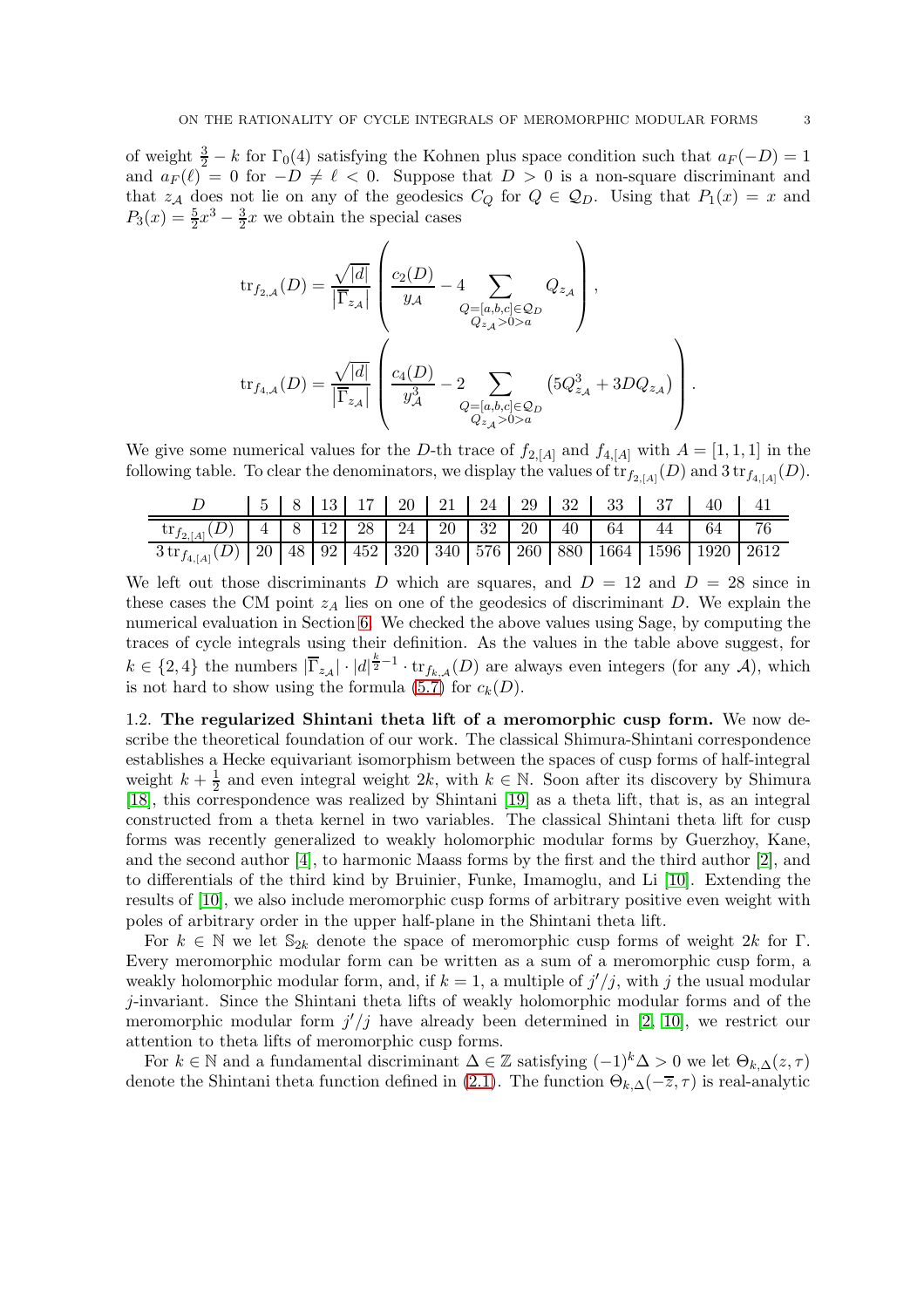in both variables and transforms like a modular form of weight  $2k$  in z for Γ and of weight  $k+\frac{1}{2}$  $\frac{1}{2}$  in  $\tau$  for  $\Gamma_0(4)$ . We define the regularized Shintani theta lift of  $f \in \mathbb{S}_{2k}$  by  $(z = x + iy)$ 

<span id="page-3-0"></span>
$$
\Phi_{k,\Delta}(f,\tau) := \left\langle f, \overline{\Theta_{k,\Delta}(\cdot,\tau)} \right\rangle^{\text{reg}},\tag{1.2}
$$

where the regularized inner product is defined in  $(2.3)$ . The regularized integral in  $(1.2)$  exists by the following theorem.

<span id="page-3-1"></span>**Theorem 1.5.** For  $f \in \mathbb{S}_{2k}$  the Shintani theta lift  $\Phi_k \Delta(f, \tau)$  is a real-analytic function on  $\mathbb{H}$ that transforms like a modular form of weight  $k+\frac{1}{2}$  $\frac{1}{2}$  for  $\Gamma_0(4)$  and satisfies the Kohnen plus space condition.

More generally, Proposition [3.2](#page-7-0) shows that the regularized inner product in [\(1.2\)](#page-3-0) converges even if we replace  $\overline{\Theta_{k,\Delta}(\cdot,\tau)}$  by any real-analytic function g which transforms like a modular form of weight 2k and is of moderate growth at  $i\infty$ .

1.3. The Fourier expansion of the Shintani theta lift. One of the main results of this paper is the Fourier expansion of the Shintani theta lift  $\Phi_{k,\Delta}(f,\tau)$  of  $f \in \mathbb{S}_{2k}$ . I turns out that  $\Phi_{k,\Delta}(f,\tau)$  yields a completion of the generating series of twisted traces of cycle integrals

$$
\text{tr}_{f,\Delta}(D):=\sum_{Q\in\mathcal{Q}_{|\Delta|D}/\Gamma}\chi_{\Delta}(Q)\int_{c_Q}^{\text{reg}}f(z)Q(z,1)^{k-1}dz,
$$

where  $\chi_{\Delta}$  is the usual genus character as defined on page 238 of [\[14\]](#page-17-7), and the cycle integrals have to be regularized as explained in Section [2.3](#page-5-2) if poles of f lie on the geodesic  $c_Q$ .

To describe the non-holomorphic part of the Shintani theta lift, we define for  $z \in \mathbb{H}, v > 0$ , and any integral binary quadratic form  $Q = [a, b, c]$  the function

$$
\phi_Q(z,v) := \frac{\sqrt{|\Delta|}}{4} Q(z,1)^{k-1} \left( \text{sgn}(Q_z) - \text{erf}\left( 2\sqrt{\pi v} \frac{Q_z}{\sqrt{|\Delta|}} \right) \right),\tag{1.3}
$$

<span id="page-3-2"></span>.

where  $\text{erf}(x) := \frac{2}{\sqrt{3}}$  $\frac{d}{dx}\int_0^x e^{-t^2}dt$  is the error function and sgn(0) := 0. Note that  $z \mapsto \phi_Q(z, v)$  is real-analytic up to a jump singularity along  $C_Q$  if Q has positive discriminant. More generally, for any  $n \in \mathbb{N}_0$  and  $z \in \mathbb{H}, v > 0$ , we consider the function

$$
R_{2-2k,z}^{n}(\phi_{Q}(z,v))
$$
  
 :=  $\frac{\sqrt{|\Delta|}}{4}\left(\text{sgn}(Q_{z})R_{2-2k,z}^{n}\left(Q(z,1)^{k-1}\right)-R_{2-2k,z}^{n}\left(Q(z,1)^{k-1}\text{ erf}\left(2\sqrt{\pi v}\frac{Q_{z}}{\sqrt{|\Delta|}}\right)\right)\right),$ 

where  $R_{\kappa}^n := R_{\kappa+2n-2} \circ \cdots \circ R_{\kappa}$  is an iterated version of the Maass raising operator  $R_{\kappa} :=$  $2i\frac{\partial}{\partial z}+\frac{\kappa}{y}$  $\frac{\kappa}{y}$ . Furthermore, we define for  $n \in \mathbb{N}_0$  and  $z, \tau = u + iv \in \mathbb{H}$  the "theta function"

$$
R_{2-2k,z}^n\left(\theta^*_{1-k,\Delta}(z,\tau)\right) := \sum_{D \in \mathbb{Z}} \sum_{Q \in \mathcal{Q}_{|\Delta|D}} \chi_{\Delta}(Q) R_{2-2k,z}^n\left(\phi_Q(z,v)\right) e^{2\pi i D\tau}
$$

We are now ready to state the Fourier expansion of the Shintani theta lift.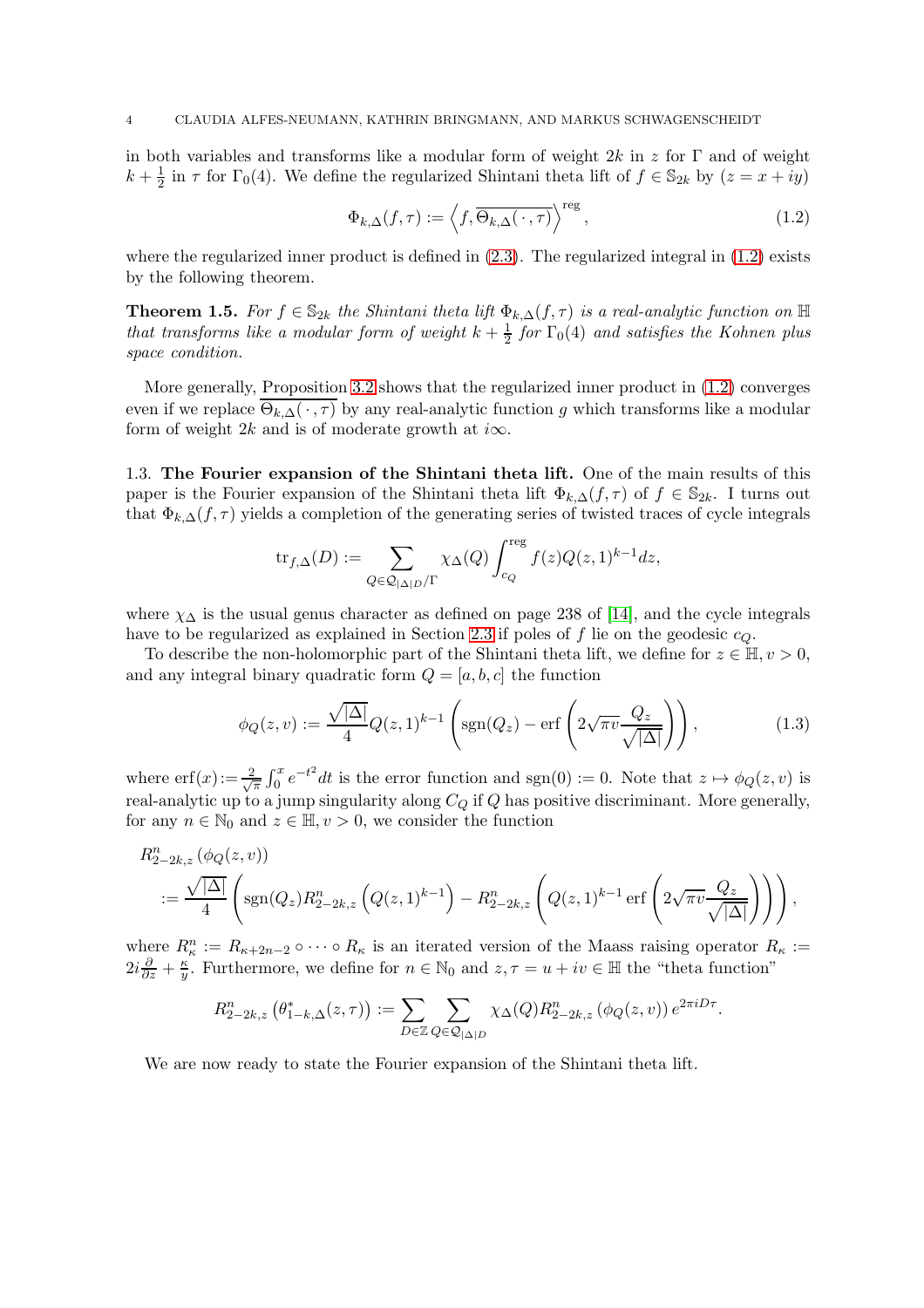<span id="page-4-0"></span>**Theorem 1.6.** Let  $f \in \mathbb{S}_{2k}$ . Then the Fourier expansion of the Shintani theta lift of f is given by

$$
\Phi_{k,\Delta}(f,\tau) = \frac{\sqrt{|\Delta|}}{2} \sum_{D>0} \text{tr}_{f,\Delta}(D) e^{2\pi i D\tau} \n+ (-4)^{1-k} \pi \sum_{\varrho \in \Gamma \backslash \mathbb{H}} \frac{1}{|\overline{\Gamma}_{\varrho}|} \sum_{n \ge 1} c_{f,\varrho}(-n) \frac{\text{Im}(\varrho)^{n-2k}}{(n-1)!} \left[ R_{2-2k,z}^{n-1} \left( \theta_{1-k,\Delta}^*(z,\tau) \right) \right]_{z=\varrho},
$$

where  $c_{f,\varrho}(\ell)$  denotes the  $\ell$ -th coefficient in the elliptic expansion [\(3.1\)](#page-6-0) of f at  $\varrho \in \mathbb{H}$  and  $\overline{\Gamma}_{\varrho}$ is the stabilizer of  $\rho$  in  $\overline{\Gamma} = \Gamma / \{ \pm 1 \}.$ 

### Remark 1.7.

- (1) The sum over  $\rho \in \Gamma \backslash \mathbb{H}$  only runs over the finitely many poles of f modulo  $\Gamma$ .
- (2) Using a vector-valued setting as in [\[2,](#page-17-5) [10\]](#page-17-6), the methods of the present paper can be applied to compute the Shintani theta lift of meromorphic cusp forms for  $\Gamma_0(N)$ .

Next, we show that the Shintani theta lift of a meromorphic cusp form is related to the Millson theta function  $\Theta_{k,\Delta}^*(z,\tau)$ , defined in [\(2.2\)](#page-5-3). A straightforward calculation yields the following result.

<span id="page-4-1"></span>**Corollary 1.8.** Under the lowering operator  $L := -2iv^2 \frac{\partial}{\partial \overline{\tau}} (\tau = u + iv)$  the Shintani theta lift  $\Phi_{k,\Delta}(f,\tau)$  of  $f \in \mathbb{S}_{2k}$  maps to

$$
L\left(\Phi_{k,\Delta}(f,\tau)\right) = (-1)^k 2^{1-2k} \pi \sum_{\varrho \in \Gamma \backslash \mathbb{H}} \frac{1}{\left|\overline{\Gamma}_{\varrho}\right|} \sum_{n \ge 1} c_{f,\varrho}(-n) \frac{\operatorname{Im}(\varrho)^{n-2k}}{(n-1)!} \left[R_{2-2k,z}^{n-1}\left(\Theta_{k,\Delta}^*(z,\tau)\right)\right]_{z=\varrho}.
$$

**Remark 1.9.** Let  $\Delta = 1$  and  $k \in \mathbb{N}$  even. The authors of [\[8\]](#page-17-8) constructed a function  $\widehat{\Psi}(z, \tau)$ on  $\mathbb{H} \times \mathbb{H}$  that is real-analytic in both variables and transforms like a modular form of weight  $2-2k$  in z for  $\Gamma$  and of weight  $k+\frac{1}{2}$  $\frac{1}{2}$  in  $\tau$  for  $\Gamma_0(4)$ . Furthermore, they showed that it maps to a multiple of the Millson theta function  $\Theta_{k,1}^*(z,\tau)$  under the lowering operator  $L_{\tau}$ . Comparing their construction with Theorem [1.6](#page-4-0) and Corollary [1.8,](#page-4-1) it is not hard to see that the Shintani theta lift  $\Phi_{k,1}(f,\tau)$  of  $f \in \mathbb{S}_{2k}$  is, up to addition of a holomorphic cusp form, given by a linear combination of the functions  $[R_{2-2k,z}^{n-1}(\hat{\Psi}(z,\tau))]_{z=\varrho}$ , with  $\varrho$  running over the poles of f in  $\Gamma\backslash\mathbb{H}$ and  $n \geq 1$  with  $c_{f,\varrho}(-n) \neq 0$ .

1.4. Organization of the paper. We start with a section on the necessary preliminaries about theta functions, regularized inner products, and cycle integrals of meromorphic cusp forms. In the remaining part of this work, we give the proofs of the above results. To prove Theorem [1.5](#page-3-1) we derive elliptic expansions of real-analytic functions on  $\mathbb H$  and study regularized inner products of meromorphic and real-analytic modular forms in Section [3.](#page-6-1) The computation of the Fourier expansion from Theorem [1.6](#page-4-0) is explained in Section [4.](#page-8-0) In Section [5,](#page-12-0) we give the proof of Theorem [1.1](#page-1-1) and Theorem [1.2.](#page-1-2) Finally, in Section [6](#page-16-0) we provide some details on the numerical evaluation of the rational formulas for the traces from Theorem [1.2.](#page-1-2)

### **ACKNOWLEDGEMENTS**

We thank Jan Bruinier for helpful discussions and Stephan Ehlen, Jens Funke, Pavel Guerzhoy, Chris Jennings-Shaffer, Ken Ono, and Shaul Zemel for comments on an earlier version of this paper.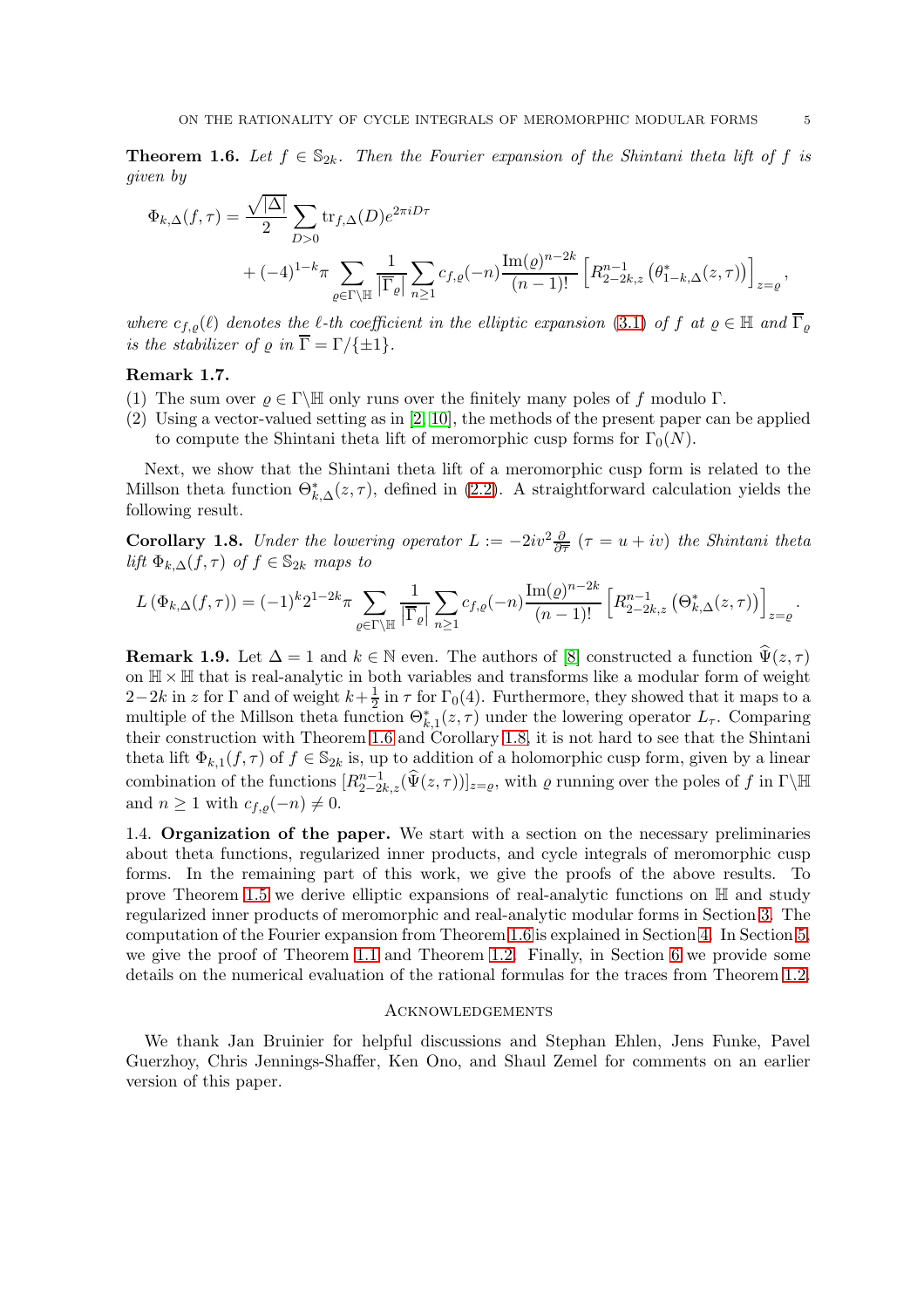#### <span id="page-5-3"></span><span id="page-5-0"></span>2. Preliminaries

2.1. Theta functions. For  $k \in \mathbb{N}$  and  $\Delta \in \mathbb{Z}$  a fundamental discriminant satisfying  $(-1)^k \Delta >$ 0, the Shintani theta function is defined as

$$
\Theta_{k,\Delta}(z,\tau) := y^{-2k} v^{\frac{1}{2}} \sum_{D \in \mathbb{Z}} \sum_{Q \in \mathcal{Q}_{|\Delta|D}} \chi_{\Delta}(Q) Q(z,1)^k e^{-4\pi v \frac{Q_z^2}{|\Delta|}} e^{2\pi i D\tau}.
$$
\n(2.1)

Note that  $\Theta_{k,\Delta}(z,\tau)$  would vanish identically if  $(-1)^k\Delta < 0$ . The function  $\Theta_{k,\Delta}(-\overline{z},\tau)$  is real-analytic in both variables and transforms like a modular form of weight  $2k$  in z for  $\Gamma$  and weight  $k+\frac{1}{2}$  $\frac{1}{2}$  in  $\tau$  for  $\Gamma_0(4)$  (see Proposition 3.2 of [\[7\]](#page-17-9)). Moreover, as a function of z it has moderate growth at  $i\infty$  (see Proposition 4.2 of [\[2\]](#page-17-5)).

We also consider the Millson theta function

$$
\Theta_{k,\Delta}^*(z,\tau) := v^{\frac{3}{2}} \sum_{D \in \mathbb{Z}} \sum_{Q \in \mathcal{Q}_{|\Delta|D}} \chi_{\Delta}(Q) Q_z Q(z,1)^{k-1} e^{-4\pi v \frac{Q_z^2}{|\Delta|}} e^{2\pi i D\tau},\tag{2.2}
$$

which transforms like a modular form of weight  $2 - 2k$  in z for  $\Gamma$  and weight  $k - \frac{3}{2}$  $rac{3}{2}$  in  $\tau$  for  $\Gamma_0(4)$  (see Proposition 3.2 of [\[7\]](#page-17-9)).

2.2. Regularized inner products. Next, we describe the regularized inner product in  $(1.2)$ , which was first introduced by Petersson [\[17\]](#page-17-10) and later rediscovered and extended by Harvey and Moore [\[13\]](#page-17-11), Borcherds [\[3\]](#page-17-12), Bruinier [\[9\]](#page-17-13), and others. We denote by  $[\varrho_1], \ldots, [\varrho_r] \in \Gamma \backslash \mathbb{H}$  the equivalence classes of all of the poles of f on  $\mathbb{H}$  and we choose a fundamental domain  $\mathcal{F}^*$  for  $\Gamma\backslash\mathbb{H}$  such that  $\varrho_\ell \in \overline{\Gamma}_{\varrho_\ell} \mathcal{F}^*$  for all  $1 \leq \ell \leq r$ . For any  $\varrho \in \mathbb{H}$  and  $\varepsilon > 0$  we consider the  $\varepsilon$ -ball around  $\rho$ ,

$$
B_{\varepsilon}(\varrho) := \{ z \in \mathbb{H} : |X_{\varrho}(z)| < \varepsilon \}, \qquad X_{\varrho}(z) := \frac{z - \varrho}{z - \overline{\varrho}}.
$$

Let  $g : \mathbb{H} \to \mathbb{C}$  be real-analytic and assume that g transforms like a modular form of weight  $2k$ for Γ and is of moderate (i.e., polynomial) growth at  $i\infty$ . We define the regularized Petersson inner product of f and g by

<span id="page-5-1"></span>
$$
\langle f, g \rangle^{\text{reg}} := \lim_{\varepsilon_1, \dots, \varepsilon_r \to 0} \int_{\mathcal{F}^* \setminus \bigcup_{\ell=1}^r B_{\varepsilon_\ell}(\varrho_\ell)} f(z) \overline{g(z)} y^{2k} \frac{dxdy}{y^2}.
$$
 (2.3)

We see in Proposition [3.2](#page-7-0) that the regularized inner product exists.

**Remark 2.1.** Similar regularized inner products in the case that both  $f$  and  $g$  are meromorphic cusp forms or weakly holomorphic modular forms have recently been studied, for example, in [\[6,](#page-17-14) [22\]](#page-17-15).

<span id="page-5-2"></span>2.3. Regularized cycle integrals of meromorphic cusp forms. Let  $D > 0$  and let  $Q = [a, b, c] \in \mathcal{Q}_D$ . The associated geodesic  $C_Q$  is a semi-circle centered at the real line if  $a \neq 0$ , and a vertical line if  $a = 0$ . We orient it counterclockwise if  $a > 0$  and from  $-\frac{c}{b}$  $\frac{c}{b}$  to  $i\infty$ if  $a = 0$  and  $b > 0$ . If poles of f lie on  $C_Q$ , then we modify it as follows. For every pole  $\varrho$ of f lying on  $C_Q$  choose  $\varepsilon > 0$  sufficiently small such that no other poles of f lie on  $B_{\varepsilon}(\varrho)$ . We denote by  $C_{Q,\varepsilon}^{\pm}$  the path that agrees with  $C_Q$  outside of every such ball but circumvents every pole  $\varrho$  of f along the boundary arc of  $B_{\varepsilon}(\varrho)$  that lies in the connected component of  $\mathbb{H} \setminus C_Q$  with  $\pm Q_z > 0$ . Moreover  $c_Q := \Gamma_Q \setminus C_Q$  is the image of  $C_Q$  in the modular curve  $\Gamma \setminus \mathbb{H}$ and  $c_{Q,\varepsilon}^{\pm} := \Gamma_Q \backslash C_{Q,\varepsilon}^{\pm}$ .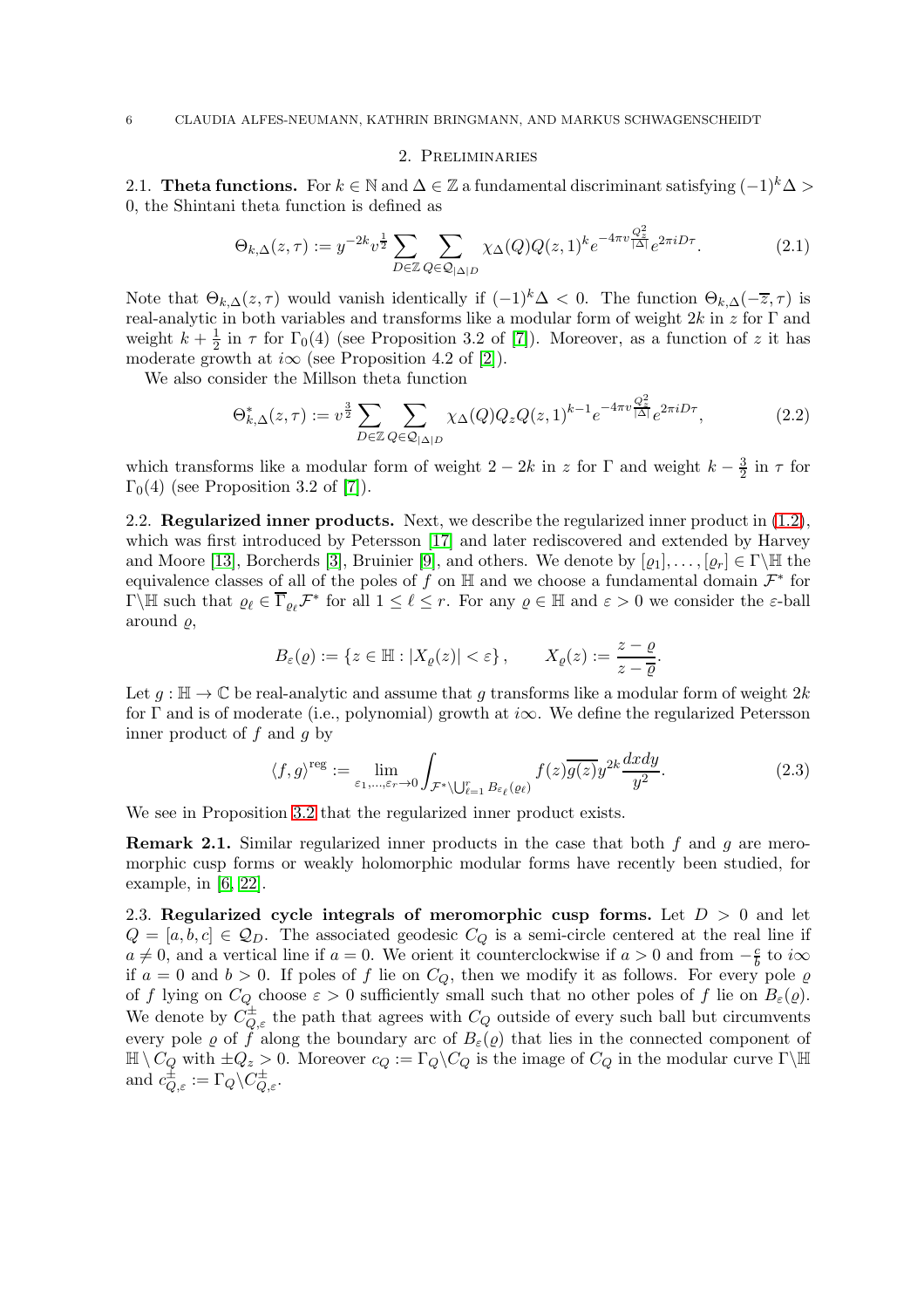We define the regularized geodesic cycle integral of  $f \in \mathbb{S}_{2k}$  along  $c_Q$  by

$$
\int_{c_Q}^{reg} f(z)Q(z,1)^{k-1}dz := \frac{1}{2} \lim_{\varepsilon \to 0} \left( \int_{c_{Q,\varepsilon}^+} f(z)Q(z,1)^{k-1}dz + \int_{c_{Q,\varepsilon}^-} f(z)Q(z,1)^{k-1}dz \right). \tag{2.4}
$$

This is sometimes also called the Cauchy principal value of the geodesic cycle integral, see Section 2.4 of [\[10\]](#page-17-6). Furthermore, if no pole of f lies on  $c_Q$ , then the above definition agrees with the usual definition of geodesic cycle integrals.

### <span id="page-6-0"></span>3. Proof of Theorem [1.5](#page-3-1)

<span id="page-6-1"></span>A meromorphic function  $f : \mathbb{H} \to \mathbb{C}$  has an elliptic expansion near  $\rho \in \mathbb{H}$  of the shape

$$
f(z) = (z - \overline{\varrho})^{-2k} \sum_{n \gg -\infty} c_{f,\varrho}(n) X_{\varrho}^n(z), \tag{3.1}
$$

with coefficients  $c_{f,\rho}(n) \in \mathbb{C}$ . For a proof see Proposition 17 in Zagier's part of [\[11\]](#page-17-16), note that the required modularity of  $f$  in the cited proposition is actually not necessary.

In order to prove Theorem [1.5,](#page-3-1) we would like to plug in elliptic expansions of  $f$  and  $\Theta_{k,\Delta}(z,\tau)$  near the poles of f. Note that  $z \mapsto \Theta_{k,\Delta}(z,\tau)$  is real-analytic. The shape of elliptic expansions of real-analytic functions are described in the following lemma.

<span id="page-6-3"></span>**Lemma 3.1.** Let  $\kappa \in \mathbb{Z}$ ,  $\varrho \in \mathbb{H}$ , and  $g : \mathbb{H} \to \mathbb{C}$  be real-analytic near  $\varrho$ . Then g has an elliptic expansion of the shape (near  $\rho$ )

$$
g(z) = (z - \overline{\varrho})^{-\kappa} \sum_{n \in \mathbb{Z}} c_{g,\varrho}(|X_{\varrho}(z)|, n) X_{\varrho}^n(z), \tag{3.2}
$$

with coefficients  $c_{g,\rho}(r,n) \in \mathbb{C}$ , which are analytic as functions of the real variable r. Near  $r = 0$  we have the Taylor expansion

<span id="page-6-6"></span><span id="page-6-5"></span><span id="page-6-4"></span>
$$
c_{g,\varrho}(r,n) = \sum_{m \ge \max\{0,-n\}} a_{g,\varrho,n}(m)r^{2m},\tag{3.3}
$$

with coefficients  $a_{g,\rho,n}(m) \in \mathbb{C}$  given in [\(3.6\)](#page-7-1). The constant term  $c_{g,\rho}(0,n)$  is given by

$$
c_{g,\varrho}(0,n) = \begin{cases} \frac{1}{n!} (2i)^{\kappa} \operatorname{Im}(\varrho)^{n+\kappa} R_{\kappa}^n(g)(\varrho) & \text{if } n \ge 0, \\ 0 & \text{if } n < 0. \end{cases}
$$
 (3.4)

Proof. We generalize the proof of Proposition 17 in Zagier's part in [\[11\]](#page-17-16). Expanding as a Taylor series we obtain

<span id="page-6-2"></span>
$$
g(\varrho + W) = \sum_{a,b \ge 0} \left[ \frac{\partial^b}{\partial \overline{z}^b} \frac{\partial^a}{\partial z^a} g(z) \right]_{z=\varrho} \frac{W^a}{a!} \frac{\overline{W}^b}{b!}.
$$

Writing  $\frac{\varrho-\overline{\varrho}w}{1-w}=\varrho+\frac{2i\varrho_2w}{1-w}$  $\frac{u_{\varrho_2 w}}{1-w}$  ( $\varrho_2 := \text{Im}(\varrho)$ ) we obtain, for  $|w|$  sufficiently small, the formula

$$
(1-w)^{-\kappa} g\left(\frac{\varrho-\overline{\varrho}w}{1-w}\right) = (1-w)^{-\kappa} \sum_{a,b\geq 0} \left[\frac{\partial^b}{\partial \overline{z}^b} \frac{\partial^a}{\partial z^a} g(z)\right]_{z=\varrho} \frac{\left(\frac{2ig_2w}{1-w}\right)^a \left(-\frac{2ig_2\overline{w}}{1-\overline{w}}\right)^b}{a!}.
$$
 (3.5)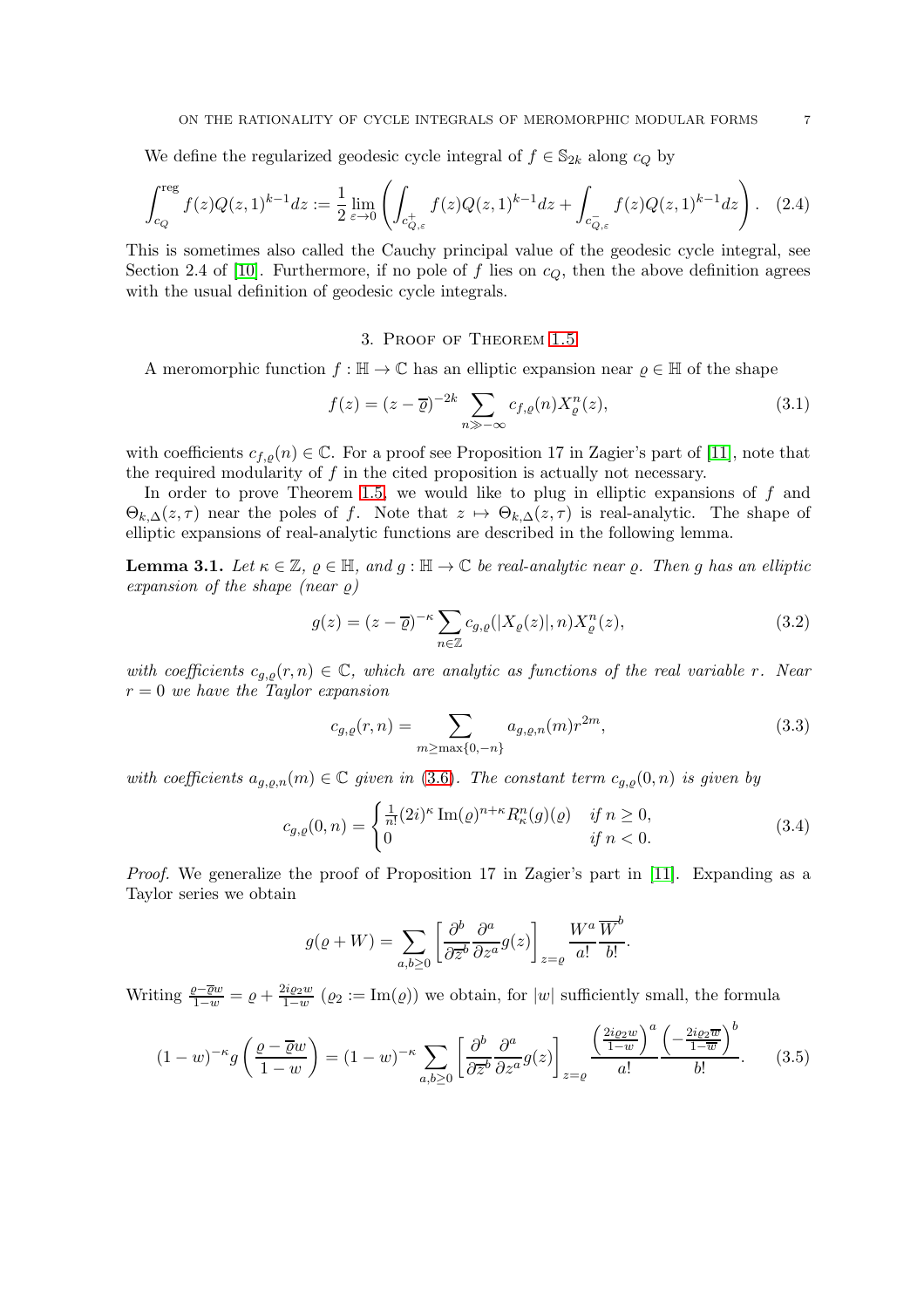Expanding  $(1 - w)^{-\kappa - a}$  and  $(1 - \overline{w})^{-b}$  using the Binomial Theorem, the right-hand side of [\(3.5\)](#page-6-2) becomes

$$
\sum_{a,b,j,\ell\geq 0} \binom{\kappa+a+j-1}{j} \binom{b+\ell-1}{\ell}\left[\frac{\partial^b}{\partial \overline{z}^b}\frac{\partial^a}{\partial z^a}g(z)\right]_{z=\varrho}\frac{(2i\varrho_2)^a}{a!}\frac{(-2i\varrho_2)^b}{b!}w^{a+j-b-\ell}|w|^{2b+2\ell}.
$$

We reorder the summation by setting  $n = a + j - b - \ell$  and  $m = b + \ell$ . Plugging in  $w = X<sub>o</sub>(z)$ and using the formulas

<span id="page-7-1"></span>
$$
1 - w = \frac{2i\varrho_2}{z - \overline{\varrho}}, \qquad \frac{\varrho - \overline{\varrho}w}{1 - w} = z,
$$

we obtain the elliptic expansion

$$
g(z) = (z - \overline{\varrho})^{-\kappa} \sum_{n \in \mathbb{Z}} \left( \sum_{m \ge \max\{0, -n\}} a_{g, \varrho, n}(m) |X_{\varrho}(z)|^{2m} \right) X_{\varrho}^{n}(z)
$$

with coefficients

$$
a_{g,\varrho,n}(m) := (2i\varrho_2)^{\kappa} \sum_{\substack{0 \le a \le m+n \\ 0 \le b \le m}} \binom{\kappa+m+n-1}{m+n-a} \binom{m-1}{m-b} \left[ \frac{\partial^a}{\partial z^a} \frac{\partial^b}{\partial \overline{z}^b} g(z) \right]_{z=\varrho} \frac{(2i\varrho_2)^a}{a!} \frac{(-2i\varrho_2)^b}{b!}.
$$
\n(3.6)

The formula for  $c_{g,\varrho}(0,n) = a_{g,\varrho,n}(0)$  follows from [\(3.6\)](#page-7-1) and (56) in Zagier's part in [\[11\]](#page-17-16).  $\square$ 

Using the elliptic expansion of a real-analytic function given in Lemma [3.1,](#page-6-3) we can now prove that the regularized Petersson inner product of a meromorphic cusp form and a realanalytic modular form exists.

### <span id="page-7-0"></span>Proposition 3.2. The regularized Petersson inner product, defined in  $(2.3)$ , exists.

*Proof.* We divide  $\mathcal{F}^*$  into a compact domain containing all of the poles  $\varrho_1, \ldots, \varrho_r$  of f, and a remaining set on which  $f$  is holomorphic. The integral over the second set converges since  $f$ decays like a cusp form towards i $\infty$  and g is of moderate growth at i $\infty$ . Hence it suffices to show that for every pole  $\rho := \rho_\ell$  of f and  $\delta > 0$  sufficiently small the limit

$$
\lim_{\varepsilon \to 0} \int_{A_\varepsilon^\delta(\varrho) \cap \mathcal{F}^*} f(z) \overline{g(z)} y^{2k} \frac{dxdy}{y^2}, \qquad A_\varepsilon^\delta(\varrho) := B_\delta(\varrho) \setminus \overline{B_\varepsilon(\varrho)},
$$

exists. In order to obtain an integral over the whole annulus  $A_{\varepsilon}^{\delta}(\varrho)$ , we recall that, by  $(2a.15)$ of [\[16\]](#page-17-17), we have the disjoint union

<span id="page-7-3"></span><span id="page-7-2"></span>
$$
B_{\varepsilon}(\varrho) = \dot{\bigcup}_{M \in \overline{\Gamma}_{\varrho}} M \left( B_{\varepsilon}(\varrho) \cap \mathcal{F}^* \right). \tag{3.7}
$$

Therefore we can write, using the modularity of  $f$  and  $g$ ,

$$
\int_{A_{\varepsilon}^{\delta}(\varrho)\cap\mathcal{F}^{*}} f(z)\overline{g(z)}y^{2k}\frac{dxdy}{y^{2}} = \frac{1}{|\overline{\Gamma}_{\varrho}|}\int_{A_{\varepsilon}^{\delta}(\varrho)} f(z)\overline{g(z)}y^{2k}\frac{dxdy}{y^{2}}.
$$
 (3.8)

We plug in the elliptic expansions of f from [\(3.1\)](#page-6-0) and g from [\(3.2\)](#page-6-4) with  $\kappa = 2k$  to rewrite the right-hand side of [\(3.8\)](#page-7-2) as

$$
\frac{1}{|\overline{\Gamma}_{\varrho}|}\int_{A_{\varepsilon}^{\delta}(\varrho)}\sum_{\substack{n\gg -\infty\\ m\in\mathbb{Z}}}c_{f,\varrho}(n)\overline{c_{g,\varrho}(|X_{\varrho}(z)|,m)}X_{\varrho}^n(z)\overline{X_{\varrho}^m(z)}\frac{y^{2k}}{|z-\overline{\varrho}|^{4k}}\frac{dxdy}{y^2}.
$$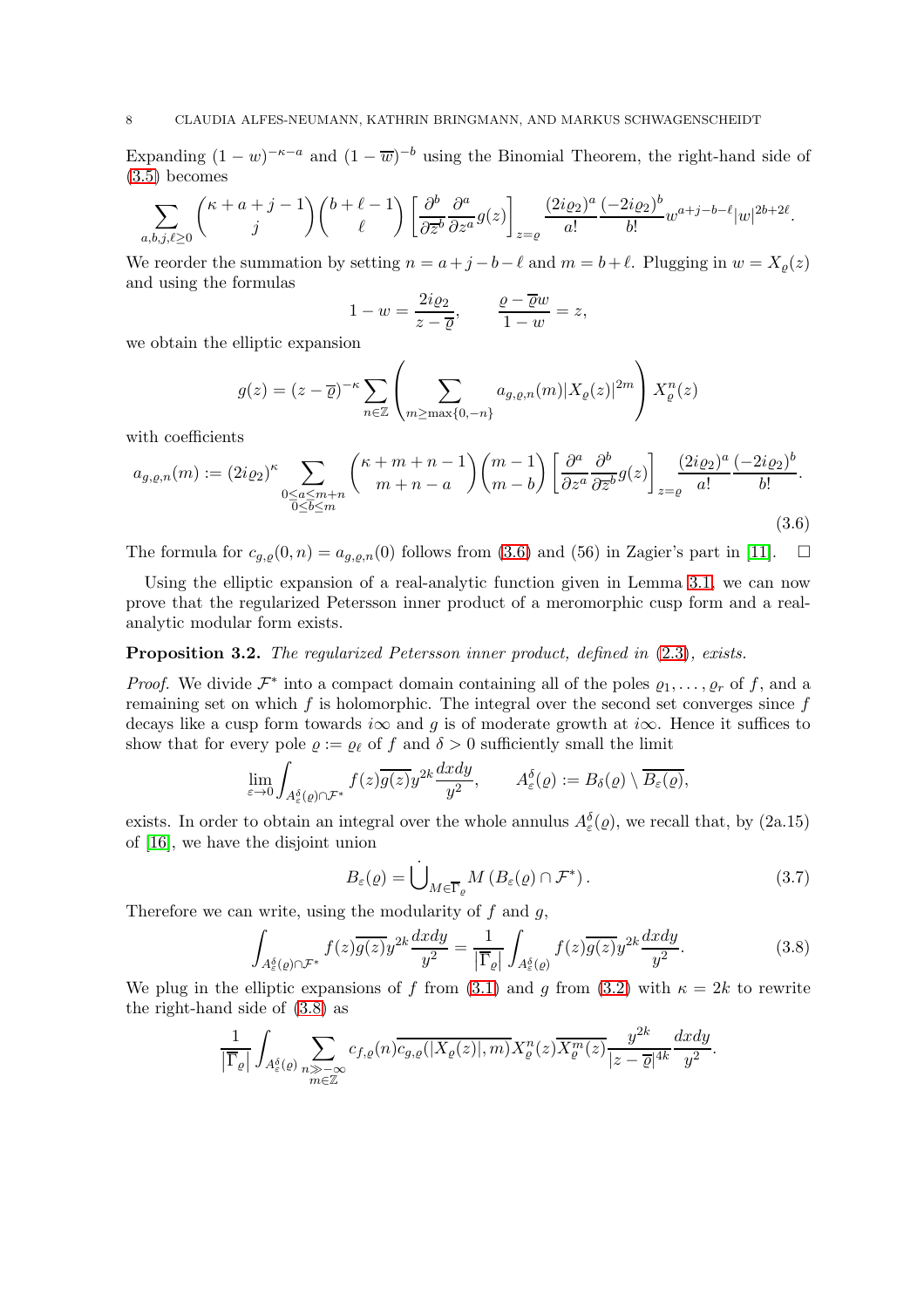We next make the change of variables  $X_{\varrho}(z) = e^{i\vartheta} r$  with  $0 < \vartheta < 2\pi$  and  $\varepsilon < r < \delta$ . Then a short calculation shows that

$$
\frac{y^{2k}}{|z-\overline{\varrho}|^{4k}} = \left(\frac{1-r^2}{4\varrho_2}\right)^{2k}, \qquad \frac{dxdy}{y^2} = \frac{4r}{(1-r^2)^2}d\vartheta dr,
$$

where again  $\rho_2 = \text{Im}(\rho)$ . Thus

<span id="page-8-1"></span>
$$
\frac{4}{(4\varrho_2)^{2k} |\overline{\Gamma}_{\varrho}|} \int_{\varepsilon}^{\delta} \int_{0}^{2\pi} \sum_{\substack{n \gg -\infty \\ m \in \mathbb{Z}}} c_{f,\varrho}(n) \overline{c_{g,\varrho}(r,m)} e^{i\vartheta(n-m)} r^{m+n+1} (1-r^2)^{2k-2} d\vartheta dr.
$$
 (3.9)

The integral over  $\vartheta$  vanishes unless  $m = n$ , in which case it equals  $2\pi$ , thus [\(3.9\)](#page-8-1) becomes

$$
\frac{8\pi}{(4\varrho_2)^k |\overline{\Gamma}_{\varrho}|} \int_{\varepsilon}^{\delta} \sum_{n \gg -\infty} c_{f,\varrho}(n) \overline{c_{g,\varrho}(r,n)} r^{2n+1} (1-r^2)^{2k-2} dr.
$$

The limit as  $\varepsilon \to 0$  of the contribution from  $n \geq 0$  clearly exists. Hence we need to show that the integral

$$
\int_0^\delta \overline{c_{g,\varrho}(r,n)} r^{2n+1} (1-r^2)^{2k-2} dr
$$

exists for the finitely many  $n < 0$  with  $c_{f,q}(n) \neq 0$ . Indeed, the integral exists since for  $n < 0$  we have  $c_{\alpha, \beta}(r, n) = O(r^{|2n|})$  by (3.3). This finishes the proof. we have  $c_{g,\varrho}(r,n) = O(r^{|2n|})$  by [\(3.3\)](#page-6-5). This finishes the proof.

We are now ready to prove Theorem [1.5.](#page-3-1)

*Proof of Theorem [1.5.](#page-3-1)* Noting that  $g(z) = \Theta_{k,\Delta}(z,\tau)$  is real-analytic in z and of moderate growth at i $\infty$ , Proposition [3.2](#page-7-0) shows that the regularized Shintani theta lift [\(1.2\)](#page-3-0) exists and hence transforms like a modular form of weight  $k + \frac{1}{2}$  $\frac{1}{2}$  for  $\Gamma_0(4)$ . The fact that the Shintani theta lift is real-analytic follows from its Fourier expansion given in Theorem [1.6.](#page-4-0) This finishes the proof of Theorem [1.5.](#page-3-1)

#### 4. Proof of Theorem [1.6](#page-4-0)

<span id="page-8-0"></span>In this section we compute the Fourier expansion of the Shintani theta lift and thereby prove Theorem [1.6.](#page-4-0)

4.1. Preliminary computations. We start with a useful formula which can be viewed as a generalization of the Residue Theorem.

<span id="page-8-2"></span>**Lemma 4.1.** Let  $\rho \in \mathbb{H}$ , let  $f : \mathbb{H} \to \mathbb{C}$  be meromorphic near  $\rho$ , and let  $q : \mathbb{H} \to \mathbb{C}$  be real-analytic near  $\rho$ . Then we have the formula

$$
\lim_{\varepsilon \to 0} \int_{\partial B_{\varepsilon}(g)} f(z)g(z)dz = \frac{\pi}{\text{Im}(g)} \sum_{n < 0} c_{f,g}(n)c_{g,g}(0, -n-1),
$$

where  $c_{f,\varrho}(n)$  and  $c_{g,\varrho}(r,n)$  are the coefficients of the elliptic expansions [\(3.1\)](#page-6-0) of f and [\(3.2\)](#page-6-4) of g at  $\rho$  (with  $\kappa = 2 - 2k$ ).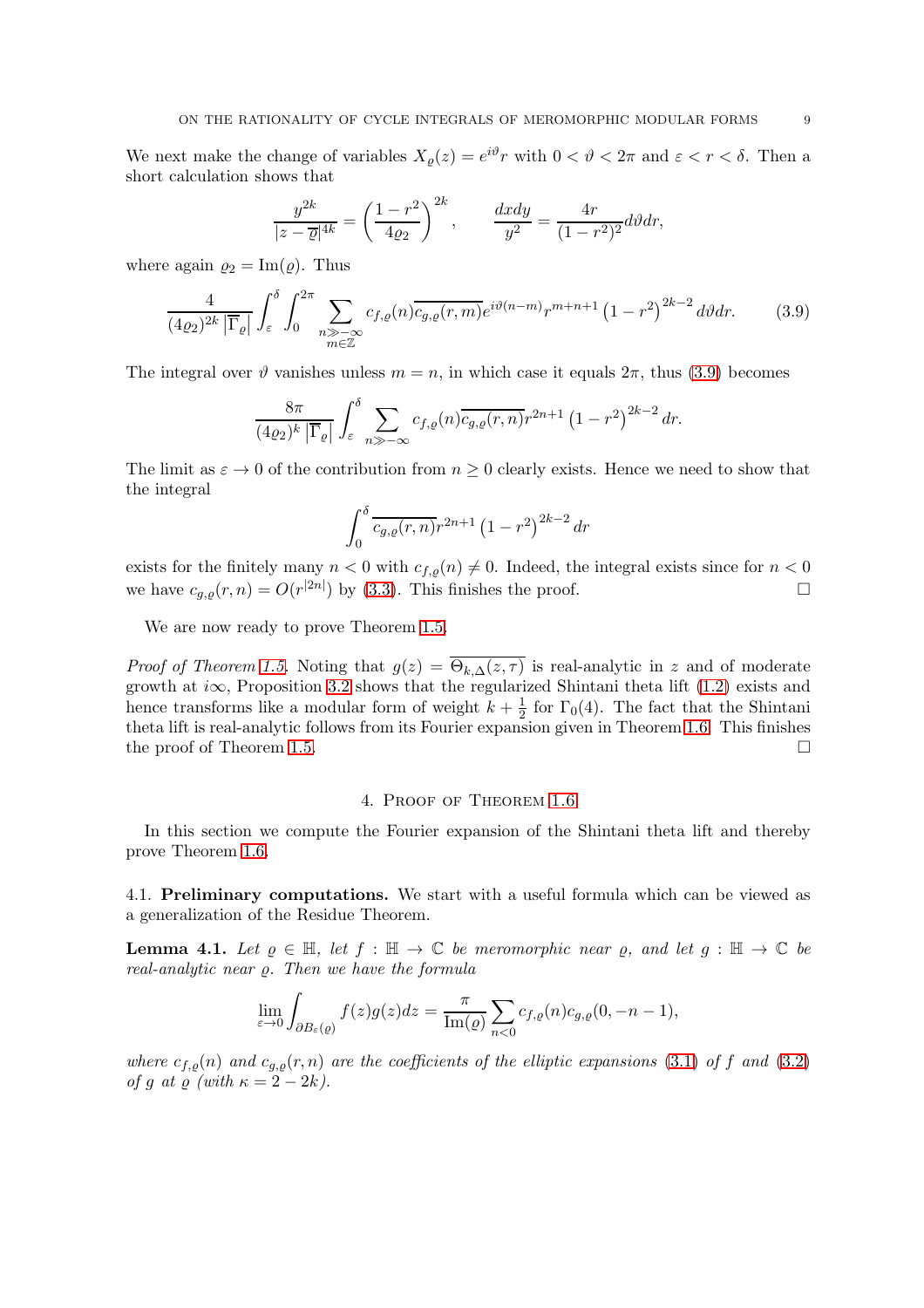*Proof.* For  $\varepsilon > 0$  sufficiently small we can plug in the elliptic expansions of f and of g to obtain that

$$
\int_{\partial B_{\varepsilon}(\varrho)} f(z)g(z)dz = \int_{\partial B_{\varepsilon}(\varrho)} (z-\overline{\varrho})^{-2} \sum_{\substack{n \gg -\infty \\ m \in \mathbb{Z}}} c_{f,\varrho}(n) c_{g,\varrho}(|X_{\varrho}(z)|, m) X_{\varrho}^{m+n}(z) dz
$$
\n
$$
= \sum_{\substack{n \gg -\infty \\ m \in \mathbb{Z}}} c_{f,\varrho}(n) c_{g,\varrho}(\varepsilon, m) \int_{\partial B_{\varepsilon}(\varrho)} \frac{(z-\varrho)^{m+n}}{(z-\overline{\varrho})^{m+n+2}} dz.
$$

In the last step we use that  $|X_{\varrho}(z)| = \varepsilon$  on  $\partial B_{\varepsilon}(\varrho)$ . By the Residue Theorem the last integral vanishes unless  $m = -n - 1$ , in which case it equals  $\frac{2\pi i}{\varrho - \varrho}$ . Taking the limit  $\varepsilon \to 0$  and using that  $c_{g,\rho}(0, -n-1) = 0$  for  $n \ge 0$  by [\(3.4\)](#page-6-6), we obtain the stated formula.

To ease notation, define

$$
\varphi_Q(z,v) := y^{-2k} v^{\frac{1}{2}} Q(z,1)^k e^{-4\pi v \frac{Q_z^2}{|\Delta|}},
$$

so that the Shintani theta function can be written as

$$
\Theta_{k,\Delta}(z,\tau) = \sum_{D \in \mathbb{Z}} \sum_{Q \in \mathcal{Q}_{|\Delta|D}} \chi_{\Delta}(Q) \varphi_Q(z,v) e^{2\pi i D\tau}.
$$

A short calculation, using that  $\frac{\partial}{\partial \bar{z}}Q_z = -y^2 \frac{i}{2}Q(z,1)$ , yields the following result.

<span id="page-9-0"></span>**Lemma 4.2.** For  $z \in \mathbb{H}$  with  $Q_z \neq 0$  and all  $v > 0$  the function  $\phi_Q$ , defined in [\(1.3\)](#page-3-2), satisfies

<span id="page-9-1"></span>
$$
L_z(\phi_Q(z,v)) = \varphi_Q(z,v)y^{2k}.
$$

**Remark 4.3.** The function  $\phi_{Q}(z, v)$  was used in [\[2\]](#page-17-5) to compute the Shintani theta lift of harmonic Maass forms and in [\[10\]](#page-17-6) for  $k = 1$  to compute the Shintani theta lift of meromorphic modular forms of weight two that are holomorphic at the cusps and have at most simple poles in H.

Using Lemma [4.2,](#page-9-0) we see that the  $D$ -th Fourier coefficient of the regularized Shintani theta lift [\(1.2\)](#page-3-0) of  $f \in \mathbb{S}_{2k}$  with poles at  $[\varrho_1], \ldots, [\varrho_r] \in \Gamma \backslash \mathbb{H}$  is given by

$$
\lim_{\varepsilon_1,\dots,\varepsilon_r \to 0} \int_{\mathcal{F}^* \setminus \bigcup_{\ell=1}^r B_{\varepsilon_\ell}(\varrho_\ell)} f(z) L_z \left( \sum_{Q \in \mathcal{Q}_{|\Delta|D}} \chi_{\Delta}(Q) \phi_Q(z,v) \right) \frac{dx dy}{y^2}.
$$
 (4.1)

We compute the Fourier coefficients for  $D \leq 0$  and  $D > 0$  separately.

4.2. The coefficients of index  $D \leq 0$ . For  $D \leq 0$  and  $Q \in \mathcal{Q}_{|\Delta|D}$  the function  $z \mapsto \phi_Q(z, v)$ is real-analytic. Using Stokes' Theorem, we find that [\(4.1\)](#page-9-1) equals

<span id="page-9-2"></span>
$$
-\lim_{\varepsilon_1,\ldots,\varepsilon_r\to 0}\int_{\partial\left(\mathcal{F}^*\setminus\bigcup_{\ell=1}^r B_{\varepsilon_\ell}(\varrho_\ell)\right)}f(z)\sum_{Q\in\mathcal{Q}_{|\Delta|D}}\chi_{\Delta}(Q)\phi_Q(z,v)dz.
$$
 (4.2)

Here we also use the fact that f decays like a cusp form towards i $\infty$ . If  $\varepsilon_1, \ldots, \varepsilon_r$  are sufficiently small, then the boundary of  $\mathcal{F}^* \setminus \bigcup_{\ell=1}^r B_{\varepsilon_\ell}(\varrho_\ell)$  consists of a disjoint union of the boundary arcs  $-\partial B_{\varepsilon_{\ell}}(\varrho_{\ell}) \cap \mathcal{F}^*$  for  $1 \leq \ell \leq r$  and further remaining boundary pieces, which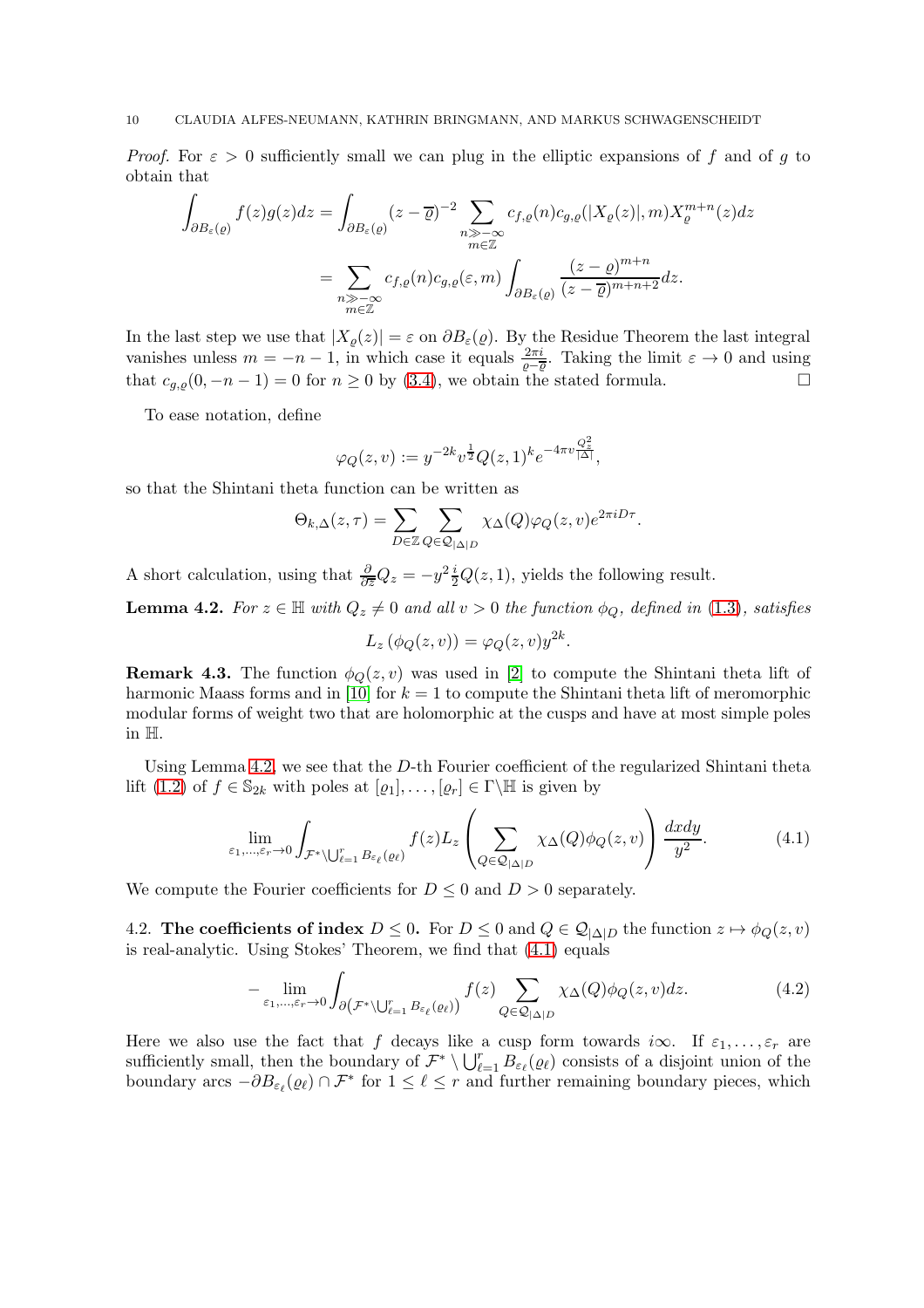come in Γ-equivalent pairs with opposite orientation and hence cancel out in the integral due to the modularity of the integrand. Therefore, [\(4.2\)](#page-9-2) equals

$$
\sum_{1 \leq \ell \leq r} \sum_{Q \in \mathcal{Q}_{|\Delta|D}} \chi_{\Delta}(Q) \lim_{\varepsilon_{\ell} \to 0} \int_{\partial B_{\varepsilon_{\ell}}(\varrho_{\ell}) \cap \mathcal{F}^*} f(z) \phi_Q(z, v) dz.
$$
 (4.3)

Using the disjoint union  $(3.7)$  again, we can rewrite  $(4.3)$  as

$$
\sum_{1 \leq \ell \leq r} \frac{1}{|\overline{\Gamma}_{\varrho_{\ell}}|} \sum_{Q \in \mathcal{Q}_{|\Delta|D}} \chi_{\Delta}(Q) \lim_{\varepsilon_{\ell} \to 0} \int_{\partial B_{\varepsilon_{\ell}}(\varrho_{\ell})} f(z) \phi_{Q}(z, v) dz.
$$

Since  $\phi_Q(z, v)$  is real-analytic at  $z = \varrho_\ell$ , Lemma [4.1](#page-8-2) combined with [\(3.4\)](#page-6-6) yields that

$$
\lim_{\varepsilon_{\ell}\to 0} \int_{\partial B_{\varepsilon_{\ell}}(\varrho_{\ell})} f(z) \phi_Q(z, v) dz = (-4)^{1-k} \pi \sum_{n\geq 1} c_{f, \varrho_{\ell}}(-n) \frac{\operatorname{Im}(\varrho_{\ell})^{n-2k}}{(n-1)!} \left[ R_{2-2k, z}^{n-1} \left( \phi_Q(z, v) \right) \right]_{z=\varrho_{\ell}}.
$$
\n(4.4)

We obtain the coefficients of index  $D \leq 0$  as stated in Theorem [1.6.](#page-4-0)

4.3. The coefficients of index  $D > 0$ . We first assume that the poles of f do not lie on any of the geodesics  $C_Q$  for  $Q \in \mathcal{Q}_{|\Delta|D}$ . Since  $\varphi_Q(z, v)$  has a jump singularity along the geodesic  $C_Q$ , one cannot directly apply Stokes' Theorem. Hence, for  $\delta > 0$  and every  $Q \in \mathcal{Q}_{|\Delta|D}$  we first cut out a  $\delta$ -tube

<span id="page-10-3"></span><span id="page-10-2"></span>
$$
U_{\delta}(C_Q) := \{ z \in \mathbb{H} : |Q_z| < \delta \}
$$

around  $C_Q$  from  $\mathcal{F}^*$ . Applying Stokes' Theorem, we can rewrite  $(4.1)$  as

$$
\sum_{Q \in \mathcal{Q}_{|\Delta|D}} \chi_{\Delta}(Q) \lim_{\delta \to 0} \int_{\partial U_{\delta}(C_Q) \cap \mathcal{F}^*} f(z) \phi_Q(z, v) dz + \sum_{1 \le \ell \le r} \frac{1}{|\overline{\Gamma}_{\ell\ell}|} \sum_{Q \in \mathcal{Q}_{|\Delta|D}} \chi_{\Delta}(Q) \lim_{\varepsilon_{\ell} \to 0} \int_{\partial B_{\varepsilon_{\ell}}(\varrho_{\ell})} f(z) \phi_Q(z, v) dz.
$$
\n(4.5)

Since  $z \mapsto \phi_Q(z, v)$  is real-analytic at every pole of f by assumption, the integral in the second term can be evaluated using Lemma [4.1](#page-8-2) as in [\(4.4\)](#page-10-1) above. The first term in [\(4.5\)](#page-10-2) is computed in the following proposition.

**Proposition 4.4.** Assume that no pole of f lies on any geodesic  $C_Q$  for  $Q \in \mathcal{Q}_{|\Delta|D}$ . Then we have

<span id="page-10-4"></span>
$$
\sum_{Q \in \mathcal{Q}_{|\Delta|D}} \chi_{\Delta}(Q) \lim_{\delta \to 0} \int_{\partial U_{\delta}(C_Q) \cap \mathcal{F}^*} f(z) \phi_Q(z, v) dz = \frac{\sqrt{|\Delta|}}{2} \operatorname{tr}_{f, \Delta}(D). \tag{4.6}
$$

*Proof.* By definition  $(1.3)$  the left-hand side of  $(4.6)$  equals

$$
\frac{\sqrt{|\Delta|}}{4} \sum_{Q \in \mathcal{Q}_{|\Delta|D}} \chi_{\Delta}(Q) \lim_{\delta \to 0} \int_{\partial U_{\delta}(C_Q) \cap \mathcal{F}^*} f(z) Q(z, 1)^{k-1} \left( \text{sgn}(Q_z) - \text{erf}\left( 2\sqrt{\pi v} \frac{Q_z}{\sqrt{|\Delta|}} \right) \right) dz. \tag{4.7}
$$

The path  $\partial U_{\delta}(C_Q) \cap \mathcal{F}^*$  can be divided into two paths which are distinguished by the sign of  $Q_z$ . The orientation of  $C_Q$  is given such that the connected component of  $\mathbb{H} \setminus C_Q$  with  $Q_z > 0$  lies on the right in the direction of travel. The part of  $\partial U_\delta(C_Q) \cap \mathcal{F}^*$  which lies in the

<span id="page-10-1"></span><span id="page-10-0"></span>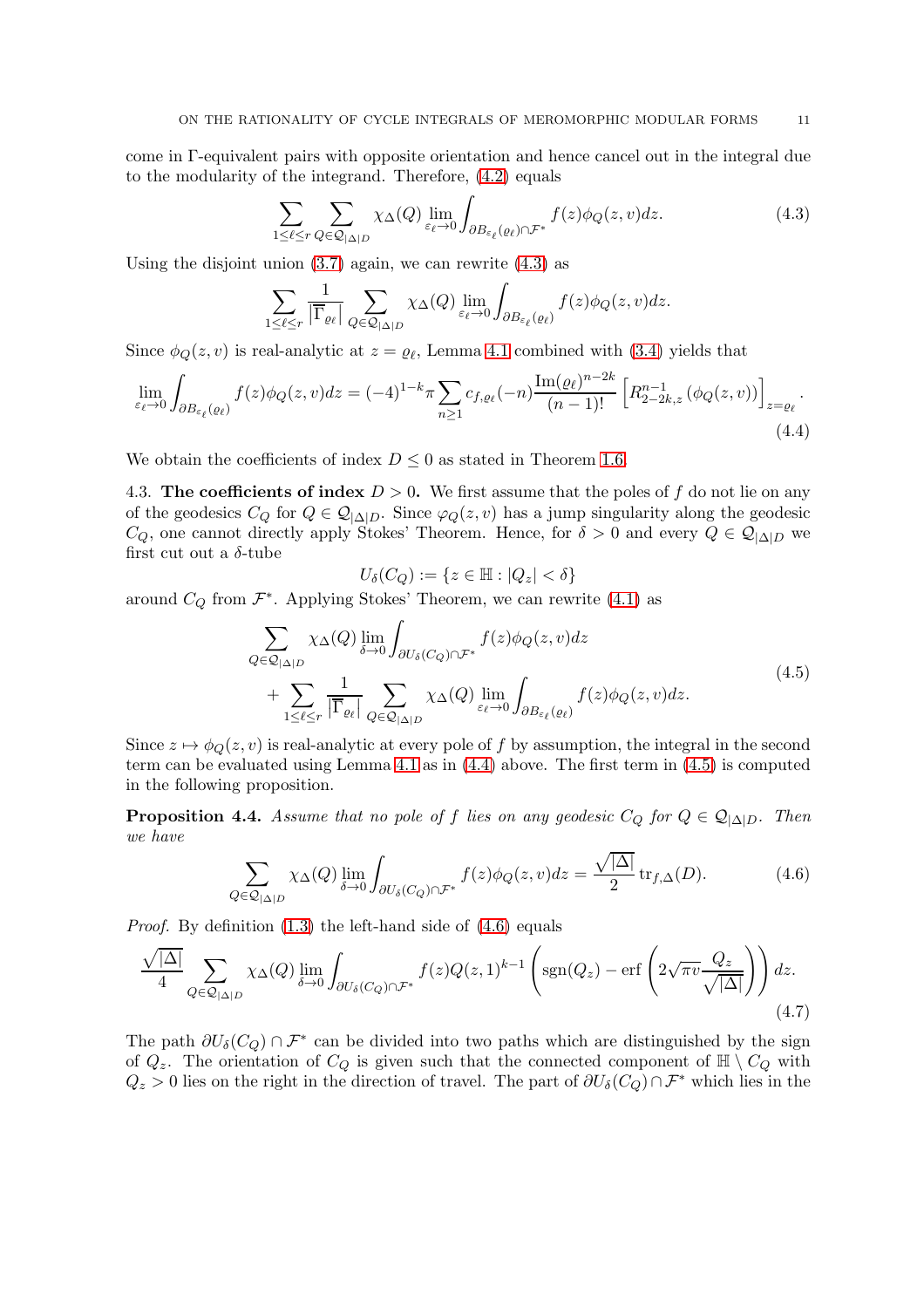component of  $\mathbb{H} \setminus C_Q$  with  $Q_z > 0$  has the same orientation. Using  $\text{erf}(0) = 0$ , the expression in [\(4.7\)](#page-10-4) is therefore given by

<span id="page-11-0"></span>
$$
\frac{\sqrt{|\Delta|}}{2} \sum_{Q \in \mathcal{Q}_{|\Delta|D}} \chi_{\Delta}(Q) \int_{C_Q \cap \mathcal{F}^*} f(z) Q(z, 1)^{k-1} dz.
$$
 (4.8)

We split  $Q \in \mathcal{Q}_{|\Delta|D}$  as  $Q \circ M$  with  $Q \in \mathcal{Q}_{|\Delta|D}/\Gamma$  and  $M \in \Gamma_Q \backslash \Gamma$ , and rewrite [\(4.8\)](#page-11-0) as

$$
\begin{split} & \frac{\sqrt{|\Delta|}}{2} \sum_{Q \in \mathcal{Q}_{|\Delta|D}/\Gamma} \sum_{M \in \Gamma_Q \backslash \Gamma} \chi_{\Delta}(Q \circ M) \int_{C_{Q \circ M} \cap \mathcal{F}^*} f(z) (Q \circ M) (z, 1)^{k-1} dz \\ & = \frac{\sqrt{|\Delta|}}{2} \sum_{Q \in \mathcal{Q}_{|\Delta|D}/\Gamma} \chi_{\Delta}(Q) \sum_{M \in \Gamma_Q \backslash \Gamma} \int_{C_Q \cap M \mathcal{F}^*} f(z) Q(z, 1)^{k-1} dz \\ & = \frac{\sqrt{|\Delta|}}{2} \sum_{Q \in \mathcal{Q}_{|\Delta|D}/\Gamma} \chi_{\Delta}(Q) \int_{\Gamma_Q \backslash C_Q} f(z) Q(z, 1)^{k-1} dz. \end{split}
$$

For the first equality we use that  $\chi_{\Delta}(Q \circ M) = \chi_{\Delta}(Q)$ ,  $(Q \circ M)(z, 1) = Q(z, 1)|_{-2}M$ , and  $C_{Q \circ M} = M^{-1}C_Q$ . We obtain the formula as stated in the proposition.

We next consider the case that the poles of f do lie on a geodesic  $C_Q$  for some  $Q \in \mathcal{Q}_{|\Delta|D}$ . By similar arguments as above we find that  $(4.1)$  for  $D > 0$  equals

<span id="page-11-1"></span>
$$
\frac{\sqrt{|\Delta|}}{2} \sum_{\substack{Q \in \mathcal{Q}_{|\Delta|D} \\ \varrho_1, \dots, \varrho_r \notin C_Q}} \chi_{\Delta}(Q) \int_{C_Q \cap \mathcal{F}^*} f(z) Q(z, 1)^{k-1} dz \n+ \sum_{\substack{Q \in \mathcal{Q}_{|\Delta|D} \\ \varrho_1, \dots, \varrho_r \notin C_Q}} \chi_{\Delta}(Q) \sum_{1 \leq \ell \leq r} \frac{1}{|\overline{\Gamma}_{\varrho_{\ell}}|} \lim_{\varepsilon_{\ell} \to 0} \int_{\partial B_{\varepsilon_{\ell}}(\varrho_{\ell})} f(z) \phi_Q(z, v) dz \n+ \sum_{\substack{Q \in \mathcal{Q}_{|\Delta|D} \\ \varrho_{\ell} \in C_Q}} \chi_{\Delta}(Q) \lim_{\varepsilon_1, \dots, \varepsilon_r \to 0} \lim_{\delta \to 0} \int_{\partial (U_{\delta}(C_Q) \cup \bigcup_{\ell=1}^r B_{\varepsilon_{\ell}}(\varrho_{\ell})) \cap \mathcal{F}^*} f(z) \phi_Q(z, v) dz.
$$
\n(4.9)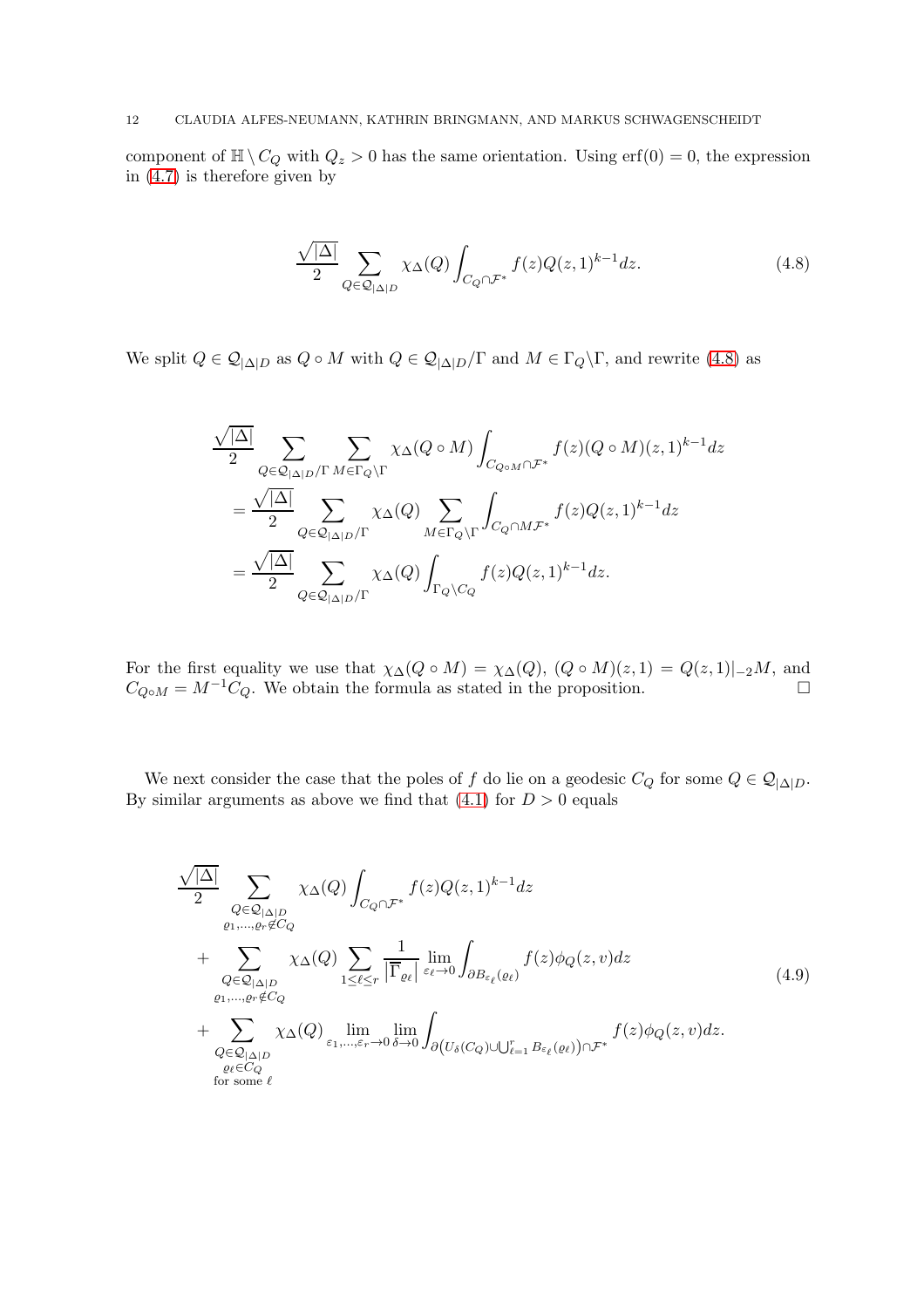As in [\(4.4\)](#page-10-1), the second term of [\(4.9\)](#page-11-1) can again be computed using Lemma [4.1.](#page-8-2) By plugging in the definition [\(1.3\)](#page-3-2) of  $\phi_Q(z, v)$ , we can rewrite the third term of [\(4.9\)](#page-11-1) as

$$
\frac{\sqrt{|\Delta|}}{4} \sum_{\substack{Q \in \mathcal{Q}_{|\Delta|D} \\ \text{for some } \ell}} \chi_{\Delta}(Q) \lim_{\varepsilon \to 0} \left( \int_{C_{Q,\varepsilon}^+ \cap \mathcal{F}^*} f(z) Q(z,1)^{k-1} dz + \int_{C_{Q,\varepsilon}^- \cap \mathcal{F}^*} f(z) Q(z,1)^{k-1} dz \right) \n- \frac{\sqrt{|\Delta|}}{4} \sum_{\substack{Q \in \mathcal{Q}_{|\Delta|D} \\ \text{for some } \ell}} \chi_{\Delta}(Q) \sum_{\substack{1 \leq \ell \leq r \\ \ell \in C_Q \\ \text{for some } \ell}} \frac{1}{|\overline{\Gamma}_{\ell\ell}|} \lim_{\varepsilon_{\ell} \to 0} \int_{\partial B_{\varepsilon_{\ell}}(\varrho_{\ell})} f(z) Q(z,1)^{k-1} \operatorname{erf} \left( 2\sqrt{\pi v} \frac{Q_z}{\sqrt{|\Delta|}} \right) dz \n+ \frac{\sqrt{|\Delta|}}{4} \sum_{\substack{Q \in \mathcal{Q}_{|\Delta|D} \\ \text{for some } \ell}} \chi_{\Delta}(Q) \sum_{\substack{1 \leq \ell \leq r \\ \ell \in C_Q \\ \text{for some } \ell}} \frac{1}{|\overline{\Gamma}_{\ell\ell}|} \lim_{\varepsilon_{\ell} \to 0} \int_{\partial B_{\varepsilon_{\ell}}(\varrho_{\ell})} f(z) \phi_Q(z,v) dz,
$$
\n(4.10)

where  $C_{Q,\varepsilon}^{\pm}$  is the modified geodesic defined in Section [2.3.](#page-5-2) The first term of  $(4.10)$  combines with the first term of [\(4.9\)](#page-11-1) to the D-th  $\Delta$ -twisted trace of the regularized cycle integrals of f. Since the integrands in the second and third line of  $(4.10)$  are real-analytic near  $\varrho_{\ell}$ , the integrals can again be evaluated using Lemma [4.1.](#page-8-2) We obtain that the second and third term of [\(4.10\)](#page-12-1) combine to

$$
(-4)^{1-k} \pi \sum_{\substack{Q \in \mathcal{Q}_{|\Delta|D} \\ \varrho_{\ell} \in C_Q \\ \text{for some } \ell}} \chi_{\Delta}(Q) \sum_{1 \leq \ell \leq r} \frac{1}{|\overline{\Gamma}_{\varrho_1}|} \sum_{n < 0} c_{f,\varrho_{\ell}}(n) \frac{\text{Im}(\varrho_{\ell})^{-n-2k}}{(-n-1)!} \left[ R_{2-2k,z}^{-n-1} \left( \phi_Q(z,v) \right) \right]_{z=\varrho_{\ell}}.
$$

<span id="page-12-0"></span>This finishes the proof of Theorem [1.6.](#page-4-0)

### <span id="page-12-1"></span>5. Proofs of Theorem [1.1](#page-1-1) and Theorem [1.2](#page-1-2)

Throughout this section we let  $\Delta = 1$ . Furthermore, let  $d < 0$  be a discriminant and let  $A \in \mathcal{Q}_d/\Gamma$  be a fixed class of quadratic forms.

We consider the Shintani theta lift of the meromorphic cusp form  $f_{k,\mathcal{A}}$ . A short calculation verifies the formula

$$
Q(z,1)=\frac{\sqrt{|d|}}{2\operatorname{Im}(z_Q)}(z-\overline{z_Q})^2X_{z_Q}(z)
$$

for every  $Q \in \mathcal{Q}_d$ . In particular, the only poles of  $f_{k,\mathcal{A}}$  in H lie at the CM points  $z_Q$  for  $Q \in \mathcal{A}$ , and the elliptic expansion of  $f_{k,\mathcal{A}}$  at  $z_Q$  has the shape

$$
f_{k,A}(z) = (z - \overline{z_Q})^{-2k} \left( \frac{\sqrt{|d|}}{\pi} (2 \operatorname{Im} (z_Q))^k X_{z_Q}^{-k}(z) + O(1) \right).
$$

Hence, by Theorem [1.6](#page-4-0) the Shintani theta lift of  $f_{k,\mathcal{A}}$  is given by

<span id="page-12-2"></span>
$$
\Phi_k(f_{k,A}, \tau) = \frac{1}{2} \sum_{D>0} \text{tr}_{f_{k,A}}(D) e^{2\pi i D\tau} - \frac{2^{2-k} \sqrt{|d|}}{(k-1)! \left| \overline{\Gamma}_{z_A} \right|} \left[ R_{2-2k,z}^{k-1} \left( \theta_{1-k}^*(z,\tau) \right) \right]_{z=z_A} . \tag{5.1}
$$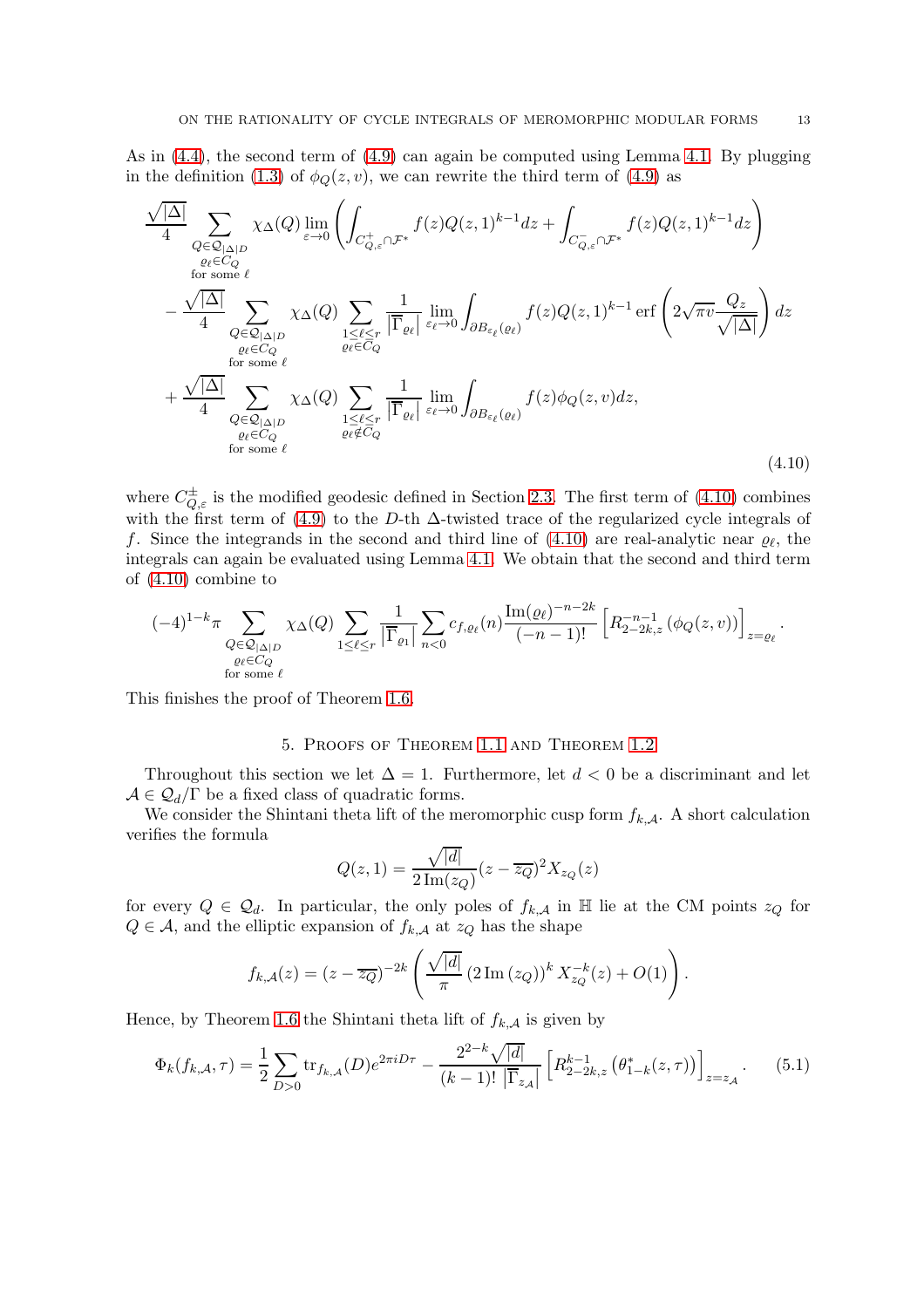Furthermore, Corollary [1.8](#page-4-1) yields

<span id="page-13-1"></span>
$$
L(\Phi_k(f_{k,A}, \tau)) = \frac{2^{1-k}\sqrt{|d|}}{(k-1)! \left| \overline{\Gamma}_{z_A} \right|} \left[ R_{2-2k,z}^{k-1} \left( \Theta_k^*(z, \tau) \right) \right]_{z=z_A} . \tag{5.2}
$$

Following [\[5\]](#page-17-18), we define the function

$$
\mathcal{F}_{1-k,D}(z) := \frac{D^{\frac{1}{2}-k}}{\binom{2k-2}{k-1}\pi} \sum_{Q \in \mathcal{Q}_D} \text{sgn}(Q_z) Q(z,1)^{k-1} \psi\left(\frac{Dy^2}{|Q(z,1)|^2}\right),
$$

where  $\psi(v) := \frac{1}{2}\beta(v) k - \frac{1}{2}$  $\frac{1}{2}, \frac{1}{2}$  $\frac{1}{2}$ ) is a special value of the incomplete  $\beta$ -function. The function  $\mathcal{F}_{1-k,D}$  is a locally harmonic Maass form (in the sense of [\[5\]](#page-17-18)) of weight  $2-2k$  for  $\Gamma$  with jump singularities along the geodesics  $C_Q$  for  $Q \in \mathcal{Q}_D$ . By Theorem 1.2 of [\[5\]](#page-17-18) the function  $\mathcal{F}_{1-k,D}$ maps to a constant multiple of  $f_{k,D}$  under  $\xi_{2-2k}$ .

<span id="page-13-2"></span>Proposition 5.1. Under the assumptions of Theorem [1.1,](#page-1-1) we have

$$
\sum_{D>0} a_F(-D) \operatorname{tr}_{f_{k,A}}(D) = \frac{2^k \sqrt{|d|}}{(k-1)!} \sum_{D>0} a_F(-D) D^{k-\frac{1}{2}} R_{2-2k}^{k-1} (\mathcal{F}_{1-k,D}) (z_{\mathcal{A}}).
$$

*Proof.* Let  $P_{\frac{3}{2}-k,D}$  be the unique harmonic Maass form of weight  $\frac{3}{2}-k$  for  $\Gamma_0(4)$  satisfying the Kohnen plus space condition which maps to a cusp form of weight  $k + \frac{1}{2}$  $\frac{1}{2}$  under the  $\xi$ -operator and which has a Fourier expansion of the form  $\frac{2}{3}e^{-2\pi iD\tau} + O(1)$  at  $i\infty$ . Then we obtain that  $F=\frac{3}{2}$  $\frac{3}{2} \sum_{D>0} a_F(-D) P_{\frac{3}{2}-k,D}$ . By Theorem 1.3 (2) [\[7\]](#page-17-9), we have

<span id="page-13-0"></span>
$$
2^{2k-2}D^{k-\frac{1}{2}}\mathcal{F}_{1-k,D}(z) = \lim_{T \to \infty} \int_{\mathcal{F}_T(4)} P_{\frac{3}{2}-k,D}(\tau)\Theta_k^*(z,\tau)\frac{dudv}{v^2},\tag{5.3}
$$

where

$$
\mathcal{F}_T(4) := \bigcup_{M \in \Gamma_0(4) \backslash \Gamma} M\mathcal{F}_T, \qquad \mathcal{F}_T := \left\{ \tau = u + iv \in \mathbb{H} : |u| \leq \frac{1}{2}, |\tau| \geq 1, v \leq T \right\},
$$

is a truncated fundamental domain for  $\Gamma_0(4)\backslash\mathbb{H}$ . Note that the normalization of the functions  $P_{\frac{3}{2}-k,D}$  and  $\mathcal{F}_{1-k,D}$  in [\[7\]](#page-17-9) differs from the normalization used in this paper, which explains the different constants when comparing equation  $(5.3)$  to Theorem 1.3  $(2)$  in  $[7]$ .

Now we apply the iterated raising operator and plug  $z = z<sub>A</sub>$  into [\(5.3\)](#page-13-0). A standard argument involving the dominated convergence theorem shows that, for  $z_A$  not lying on any of the geodesics  $C_Q$  for  $Q \in \mathcal{Q}_D$ , we have

$$
2^{2k-2}D^{k-\frac{1}{2}}R_{2-2k}^{k-1}\left(\mathcal{F}_{1-k,D}\right)(z_{\mathcal{A}})=\lim_{T\rightarrow\infty}\int_{\mathcal{F}_T(4)}P_{\frac{3}{2}-k,D}(\tau)\left[R_{2-2k,z}^{k-1}\left(\Theta^*_k(z,\tau)\right)\right]_{z=z_{\mathcal{A}}}\frac{dudv}{v^2}.
$$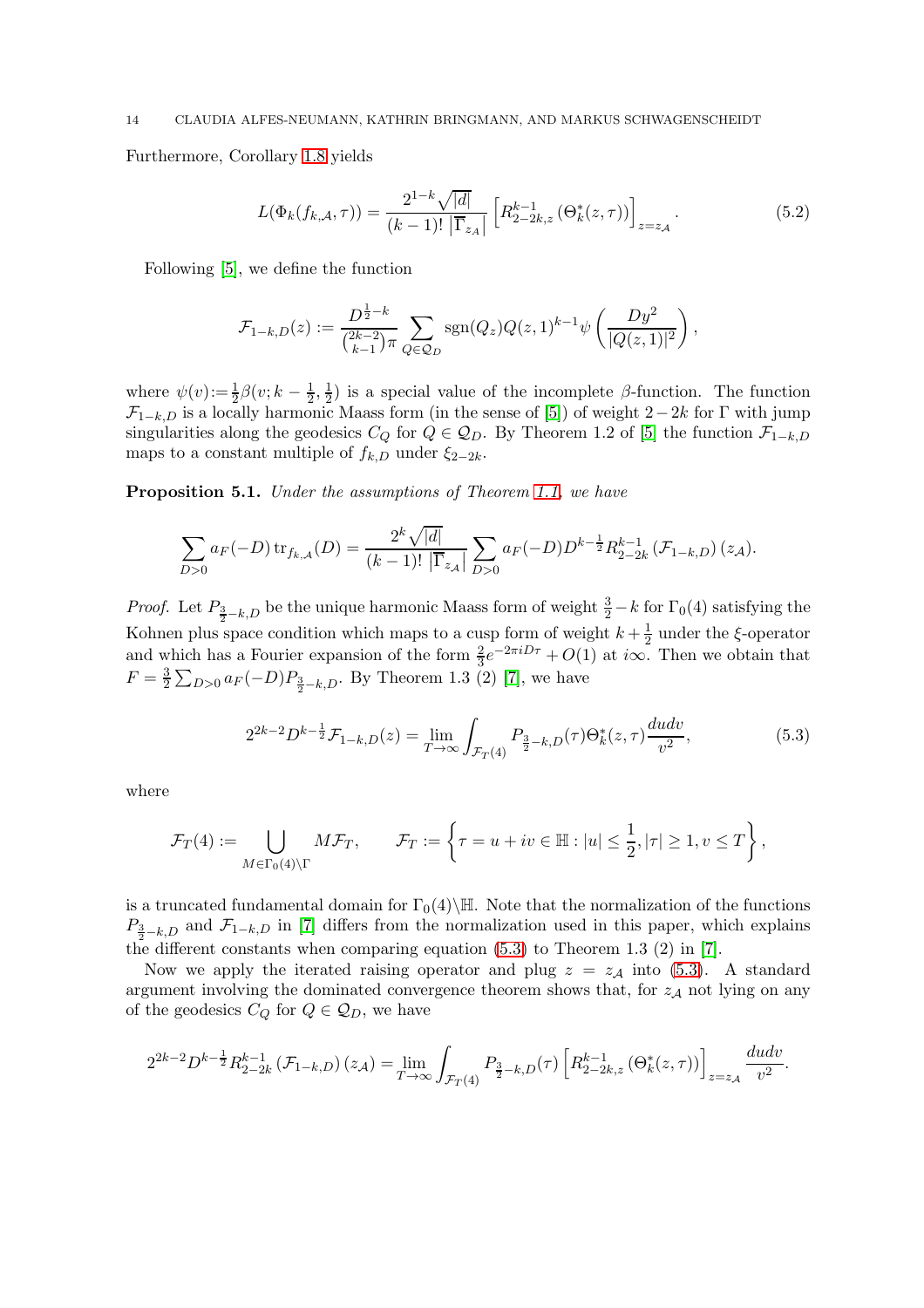Using [\(5.2\)](#page-13-1), Stokes' Theorem in the form given in Lemma 2 in [\[12\]](#page-17-19), and the fact that  $F =$ 3  $\frac{3}{2} \sum_{D>0} a_F(-D) P_{\frac{3}{2}-k,D}$  is holomorphic on  $\mathbb{H}$ , we obtain

$$
\frac{2^{k-1}\sqrt{|d|}}{(k-1)!} \sum_{|\overline{1}_{z\mathcal{A}}|} \sum_{D>0} a_F(-D)D^{k-\frac{1}{2}} R_{2-2k}^{k-1} (\mathcal{F}_{1-k,D}) (z_{\mathcal{A}})
$$
\n
$$
= \frac{2}{3} \lim_{T \to \infty} \int_{\mathcal{F}_T(4)} F(\tau) \overline{\xi_{k+\frac{1}{2}}} (\Phi_k(f_{k,\mathcal{A}}, \tau)) v^{\frac{3}{2} - k} \frac{dudv}{v^2}
$$
\n
$$
= \frac{2}{3} \lim_{T \to \infty} \int_{-\frac{1}{2} + iT}^{\frac{1}{2} + iT} \left( F(\tau) \Phi_k(f_{k,\mathcal{A}}, \tau) + \frac{1}{2} F^e(\tau) \Phi_k^e(f_{k,\mathcal{A}}, \tau) + \frac{1}{2} F^o(\tau) \Phi_k^o(f_{k,\mathcal{A}}, \tau) \right) d\tau. \tag{5.4}
$$

Here we set, for  $f(\tau) = \sum_{D \in \mathbb{Z}} a(v, D) e^{2\pi i D \tau}$ ,

$$
f^e(\tau):=\sum_{\substack{D\in\mathbb{Z}\\ D\equiv 0\pmod{2}}}a\left(\frac{v}{4},D\right)e^{2\pi i D\frac{\tau}{4}},\qquad f^o(\tau):=\sum_{\substack{D\in\mathbb{Z}\\ D\equiv 1\pmod{2}}}a\left(\frac{v}{4},D\right)e^{2\pi i\frac{D}{8}}e^{2\pi i D\frac{\tau}{4}}.
$$

The integral in [\(5.4\)](#page-14-0) picks out the constant term in the Fourier expansion of the integrand. Using  $(5.1)$  we get that  $(5.4)$  equals

$$
\frac{1}{2} \sum_{D>0} a_F(-D) \operatorname{tr}_{f_{k,A}}(D) - \lim_{T \to \infty} \frac{2^{3-k} \sqrt{|d|}}{3(k-1)!} \sum_{|\overline{\Gamma}_{z_A}|} a_F(-D) \sum_{Q \in \mathcal{Q}_D} \left[ R_{2-2k,z}^{k-1} \left( \phi_Q(z,T) \right) \right]_{z=z_A}
$$

$$
- \lim_{T \to \infty} \frac{2^{2-k} \sqrt{|d|}}{3(k-1)!} \sum_{|\overline{\Gamma}_{z_A}|} a_F(-D) \sum_{Q \in \mathcal{Q}_D} \left[ R_{2-2k,z}^{k-1} \left( \phi_Q(z,\frac{T}{4}) \right) \right]_{z=z_A} . \tag{5.5}
$$

One can show that

$$
\left[R_{2-2k,z}^{k-1}\left(\phi_Q(z,T)\right)\right]_{z=z_{\mathcal{A}}}=P_1\left(\sqrt{T}\right)\mathrm{erfc}\left(2\sqrt{\pi T}|Q_{z_{\mathcal{A}}}| \right)+P_2\left(\sqrt{T}\right)e^{-4\pi TQ_{z_{\mathcal{A}}}^2},
$$

where  $P_1$  and  $P_2$  are polynomials. For  $D \leq 0$  and  $Q \in \mathcal{Q}_D \setminus \{[0,0,0]\}$  we have  $Q_z^2 > 0$  for all  $z \in \mathbb{H}$ , for  $Q = [0, 0, 0]$  we have  $\phi_Q(z, v) = 0$  by definition, and for those  $Q \in \mathcal{Q}_D$  with  $D > 0$ appearing above (i.e.,  $a_F(-D) \neq 0$ ) we have  $Q_{z_A}^2 > 0$  since  $z_A$  does not lie on any geodesic  $C_Q$  for  $Q \in \mathcal{Q}_D$  with  $a_F(-D) \neq 0$ , by assumption. Since erfc $(C\sqrt{T})$  and  $e^{-CT}$  for  $C > 0$ are rapidly decreasing as  $T \to \infty$ , the limits on the right-hand side of [\(5.5\)](#page-14-1) vanish, and we obtain the formula stated in the proposition obtain the formula stated in the proposition.

By Theorem 7.1 in [\[5\]](#page-17-18), the function  $\mathcal{F}_{1-k,D}$  is locally a polynomial if  $S_{2k} = \{0\}$ . More generally, by taking suitable linear combinations, we get the following result.

<span id="page-14-3"></span>Lemma 5.2. Assuming the conditions as in Theorem [1.1,](#page-1-1) we have

<span id="page-14-2"></span>
$$
\sum_{D>0} a_F(-D) D^{k-\frac{1}{2}} \mathcal{F}_{1-k,D}(z) = \sum_{D>0} a_F(-D) \left( -\frac{c_k(D)}{2^k {2k-2 \choose k-1}} + 2^{3-2k} \sum_{\substack{Q=[a,b,c]\in\mathcal{Q}_D\\Q_z>0>a}} Q(z,1)^{k-1} \right),\tag{5.6}
$$

where  $c_k(D)$  is the constant defined in  $(1.1)$ .

<span id="page-14-1"></span><span id="page-14-0"></span>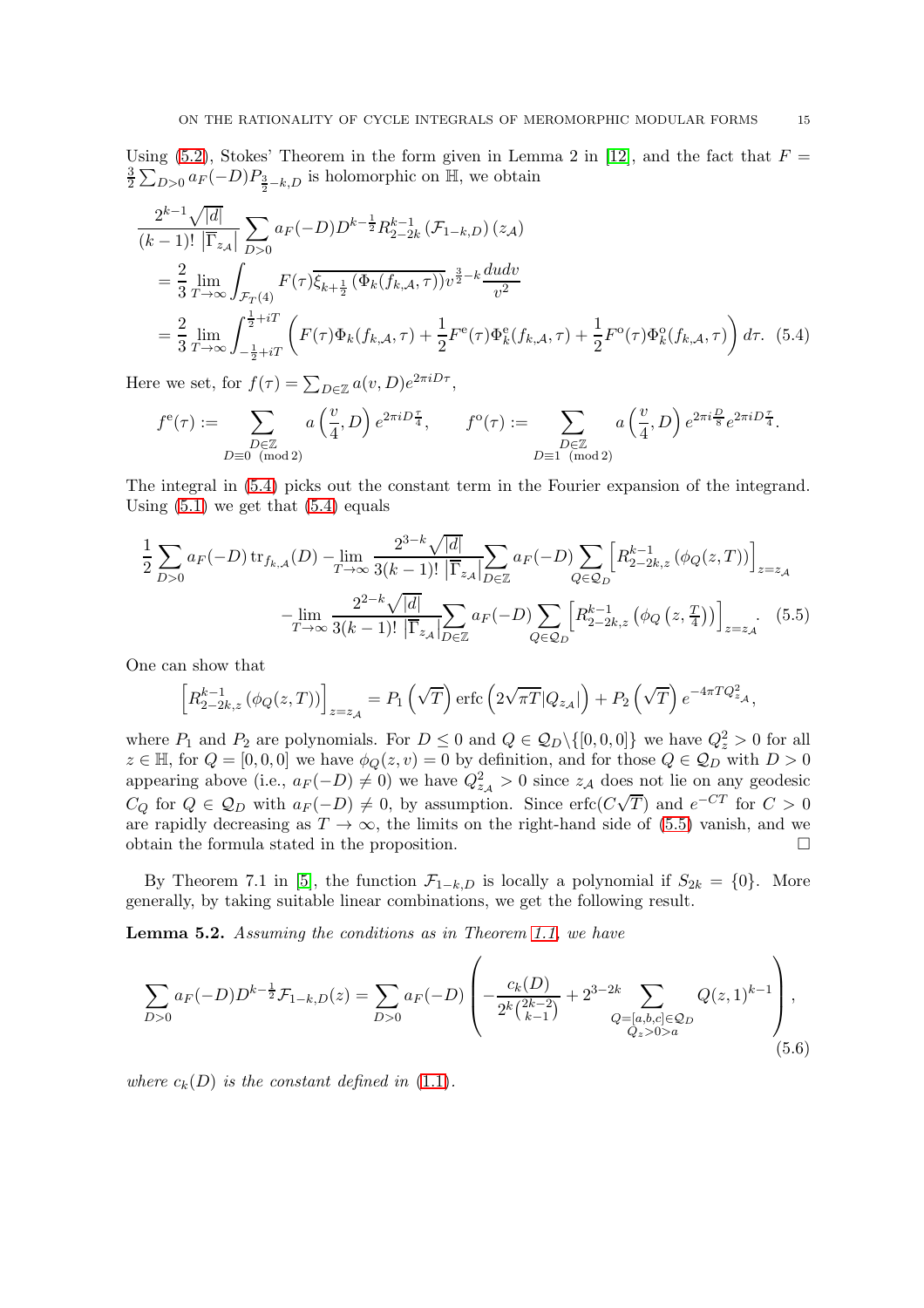*Proof.* By Theorem 1.1  $(2)$  of  $[7]$ , we have

$$
\frac{2^{2k-3}}{6\binom{2k-2}{k-1}}D^{\frac{k}{2}-1}f_{k,D}(z)=\Phi_k^*\left(\xi_{\frac{3}{2}-k}\left(P_{\frac{3}{2}-k,D}\right),z\right),
$$

where

$$
\Phi_k^*(f, z) := \frac{1}{6} \lim_{T \to \infty} \int_{\mathcal{F}_T(4)} f(\tau) \overline{\Theta_k(z, \tau)} v^{k + \frac{1}{2}} \frac{du dv}{v^2}
$$

is the Shimura theta lift of a cusp form f of weight  $k+\frac{1}{2}$  $\frac{1}{2}$  for  $\Gamma_0(4)$ . Using that  $F =$ 3  $\frac{3}{2} \sum_{D>0} a_F(-D) P_{\frac{3}{2}-k,D}$  is holomorphic on  $\mathbb{H}$ , we find that

$$
\frac{2^{2k-3}}{6\binom{2k-2}{k-1}}\sum_{D>0}a_F(-D)D^{\frac{k}{2}-1}f_{k,D}(z)=\Phi_k^*\left(\xi_{\frac{3}{2}-k}\left(\sum_{D>0}a_F(-D)P_{\frac{3}{2}-k,D}\right),z\right)=0,
$$

which implies that the analogous linear combinations of the holomorphic and non-holomorphic Eichler integrals  $\mathcal{E}_{f_{k,D}}$  and  $f_{k,D}^*$  (as defined in the introduction of [\[5\]](#page-17-18)) vanish. The formula [\(5.6\)](#page-14-2) then follows from Theorem 7.1 in [\[5\]](#page-17-18). Note that there is a typo in the constant  $c_{\infty}$ defined in (7.3) in [\[5\]](#page-17-18). It should be equal to  $\sum_{\mathcal{A}} c_{\infty}(\mathcal{A})$ , where the sum runs over all classes of binary quadratic forms of discriminant D. Since  $\sum_{\mathcal{A}} r_{a,b}(\mathcal{A}) = 2$ , the constant  $c_{\infty}$  is missing a factor 2.

In view of Proposition [5.1,](#page-13-2) we need to apply the iterated raising operator  $R_{2-2}^{k-1}$  $\frac{k-1}{2-2k}$  to the right-hand side of [\(5.6\)](#page-14-2). The following lemma is well-known and not hard to prove.

<span id="page-15-0"></span>**Lemma 5.3.** For  $k \in \mathbb{N}$  we have

$$
R_{2-2k}^{k-1}(1) = (-1)^{k+1}(k-1)! \binom{2k-2}{k-1} y^{1-k}.
$$

Next, we compute the iterated raising operator applied to  $Q(z, 1)^{k-1}$ .

<span id="page-15-1"></span>**Lemma 5.4.** For  $k \in \mathbb{N}$  and  $Q \in \mathcal{Q}_D$  with  $D > 0$  we have

$$
R_{2-2k}^{k-1}\left(Q(z,1)^{k-1}\right) = \left(2i\sqrt{D}\right)^{k-1}(k-1)!P_{k-1}\left(\frac{iQ_z}{\sqrt{D}}\right).
$$

*Proof.* Since  $D > 0$  there exists a matrix  $M \in SL_2(\mathbb{R})$  such that  $Q \circ M = [0, \sqrt{D}, 0]$ . Using that  $Q(z, 1)|_{-2}M = (Q \circ M)(z, 1), Q_{Mz} = (Q \circ M)_{z}$ , and the fact that the slash operator commutes with the raising operator, we can assume without loss of generality that  $Q = [0, \sqrt{D}, 0]$ . Then  $Q(z, 1) = \sqrt{D}z$  and  $Q_z = \sqrt{D}\frac{x}{y}$ . We rewrite the iterated raising operator using formula (56) in Zagier's part in [\[11\]](#page-17-16) to get

$$
R_{2-2k}^{k-1} (z^{k-1}) = (-4\pi)^{k-1} \sum_{j=0}^{k-1} (-1)^{k+1+j} {k-1 \choose j} \frac{(2-2k+j)_{k-1-j}}{(4\pi y)^{k-1-j} (2\pi i)^j} \frac{\partial^j}{\partial z^j} z^{k-1}
$$
  
= 
$$
\sum_{j=0}^{k-1} (2i)^j {k-1 \choose j} \frac{(2-2k+j)_{k-1-j}}{y^{k-1-j}} \frac{(k-1)!}{(k-1-j)!} z^{k-1-j},
$$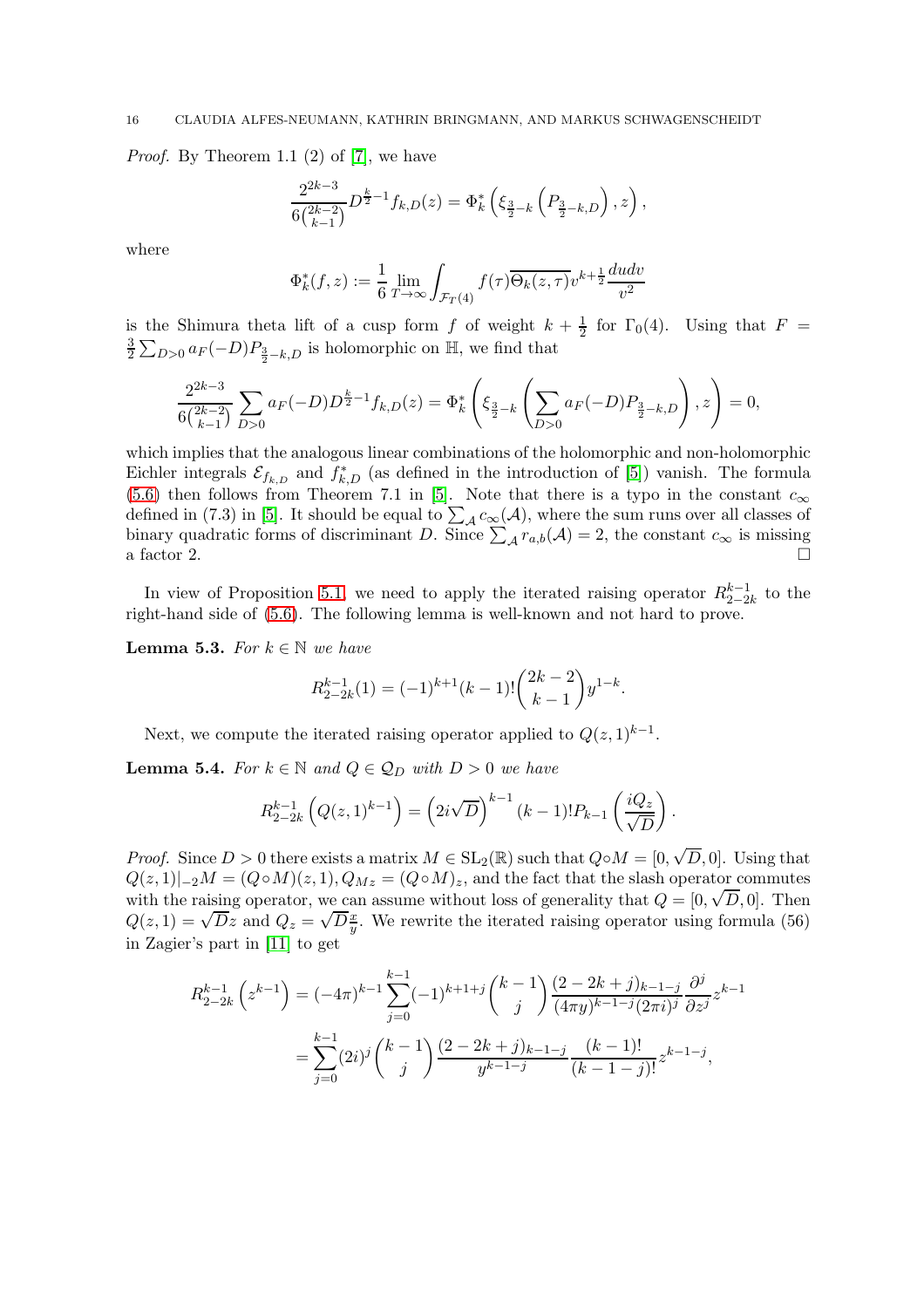where  $(a)_m := a(a+1)\cdots(a+m-1)$  is the Pochhammer symbol. We replace  $j \mapsto k-1-j$ and obtain, after some simplification, that this equals

$$
(2i)^{k-1} (k-1)! \sum_{j=0}^{k-1} {k-1 \choose j} {k-1+j \choose j} \left(\frac{\frac{ix}{y}-1}{2}\right)^j = (2i)^{k-1} (k-1)! P_{k-1} \left(\frac{ix}{y}\right),
$$

where we use a formula for the Legendre polynomials which can be obtained by combining (22.3.2) and (22.5.24) in [\[1\]](#page-17-20). Recalling that  $\frac{ix}{y} = \frac{iQ_z}{\sqrt{D}}$  $\frac{2z}{D}$  finishes the proof.

We are now ready to prove Theorem [1.1](#page-1-1) and Theorem [1.2.](#page-1-2)

Proof of Theorem [1.2.](#page-1-2) By combining Proposition [5.1,](#page-13-2) Lemma [5.2,](#page-14-3) Lemma [5.3,](#page-15-0) and Lemma [5.4,](#page-15-1) we obtain the formulas given in Theorem [1.2.](#page-1-2)  $\Box$ 

Proof of Theorem [1.1.](#page-1-1) From the functional equation of the Dirichlet L-function and its evalutation at negative integers in terms of Bernoulli polynomials  $B_k(x) \in \mathbb{Q}[x]$  (see §7 in [\[20\]](#page-17-21)), and the well-known evaluation of the Riemann zeta function at even natural numbers in terms of Bernoulli numbers  $B_k \in \mathbb{Q}$ , we obtain

$$
c_k(D) = -\frac{f^{2k-1}D_0^{k-1} {2k \choose k} B_k}{2^{k-2}(2k-1)B_{2k}} \sum_{\ell=1}^{D_0} \left(\frac{D_0}{\ell}\right) B_k\left(\frac{\ell}{D_0}\right) \sum_{m|f} \mu(m) \left(\frac{D_0}{m}\right) m^{-k} \sigma_{1-2k} \left(\frac{f}{m}\right), \quad (5.7)
$$

which is rational. Furthermore, we have that  $|z_{\mathcal{A}}|^2$ ,  $x_{\mathcal{A}} \in \mathbb{Q}$  and  $y_{\mathcal{A}} \in \sqrt{|d|} \mathbb{Q}$ , hence  $Q_{z_{\mathcal{A}}} \in$  $\sqrt{|d|} \mathbb{Q}$ . This implies that  $\sum_{D>0} a_F(-D) \operatorname{tr}_{f_{k,A}}(D) \in \mathbb{Q}$ . The proof of Theorem [1.1](#page-1-1) is finished.

# <span id="page-16-2"></span>6. NUMERICAL EVALUATION OF  $\text{tr}_{f_{k,\mathcal{A}}}(D)$

<span id="page-16-0"></span>In order to emphasize the explicit nature of the rational formulas given in Theorem [1.2,](#page-1-2) we give some details on their numerical evaluation. The constant  $c_k(D)$  can be computed using [\(5.7\)](#page-16-1). To evaluate the sum over  $Q = [a, b, c] \in \mathcal{Q}_D$  appearing in the formulas, recall that  $Q_{z_A} > 0 > a$  implies that the CM point  $z_A = x_A + iy_A$  lies in the interior of the bounded component of  $\mathbb{H} \setminus C_Q$ . This can only happen if  $x_A$  lies between the two real endpoints of the semi-circle  $C_Q$  and if  $y_A$  is smaller than the radius of  $C_Q$ . It is not hard to see that for  $a < 0$ this implies the conditions

$$
2|a|x_A - \sqrt{D} \le b \le 2|a|x_A + \sqrt{D}, \qquad |a| \le \frac{\sqrt{D}}{2y_A}, \qquad c := \frac{D - b^2}{4|a|} \in \mathbb{Z}.
$$
 (6.1)

There are only finitely many integral binary quadratic forms  $[a, b, c]$  with  $a < 0$  satisfying these conditions. Hence it remains to check whether  $Q_{z_A} > 0$  for these finitely many quadratic forms.

For example, let  $k = 2$ ,  $\mathcal{A} = [A]$  with  $A = [1, 1, 1]$ , and  $D = 5$ . Then we have  $d =$  $-3, z_A = \frac{-1+\sqrt{3}}{2} = e^{\frac{2\pi i}{3}}$ , and  $|\overline{\Gamma}_{z_A}| = 3$ . A short calculation gives that  $c_2(5) = 8$ . The conditions [\(6.1\)](#page-16-2) are only satisfied by the four quadratic forms  $[-1, \pm 1, 1]$ ,  $[-1, \pm 3, -1]$ , and only  $Q = [-1, -1, 1]$  satisfies  $Q_{z_A} > 0$ . Hence the sum in  $\text{tr}_{f_{2, [A]}}(5)$  has only one summand, whose value is  $[-1, -1, 1]_{z_A} = \frac{1}{\sqrt{2}}$  $\frac{1}{3}$ . Altogether, we obtain  $\text{tr}_{f_{2,[A]}}(5)=4$ .

<span id="page-16-1"></span>